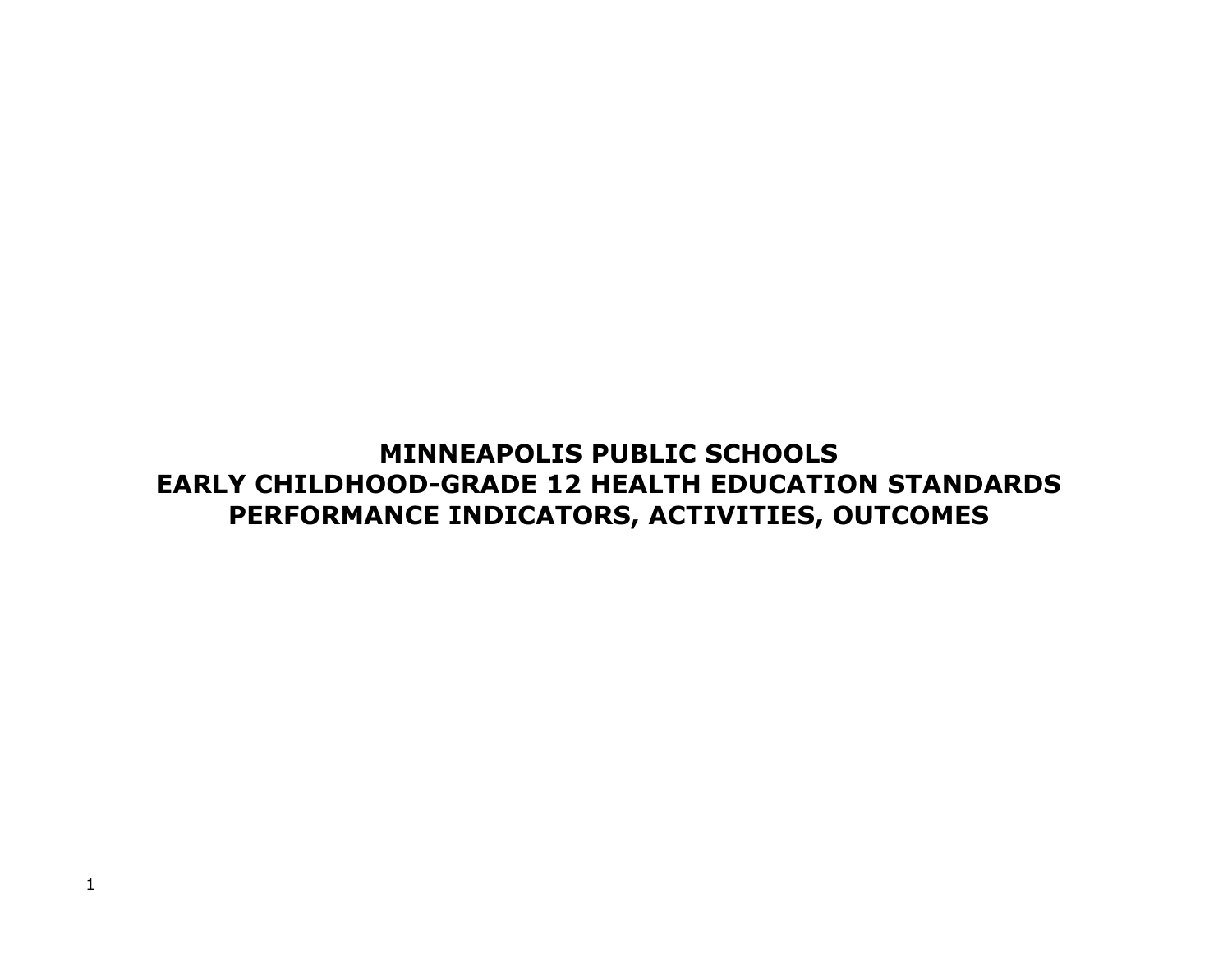#### **MINNEAPOLIS PUBLIC SCHOOLS HEALTH EDUCATION MISSION AND BELIEF STATEMENT**

**The mission of Health Education in Minneapolis Public Schools is to have students work as healthy citizens of the world and to empower all students to make meaning of themselves, their bodies, and the world around them.**

#### **We believe:**

- **•health is the essence of a person's existence.**
- **•all students can achieve excellence.**
- **•effort creates ability.**
- **•rigorous, interactive and meaningful curriculum provides authentic connections to the real world.**
- **•physical, mental and social well-being are essential to the health of the individual.**
- **•respect for diversity is essential for a healthy global community.**
- **•competent decision-making enhances individual, family and community health.**
- **•students become agents of their own learning.**

#### **NATIONAL HEALTH EDUCATION STANDARDS**

- **Standard 1: Students will comprehend concepts related to health promotion and disease prevention to enhance health.**
- **Standard 2: Students will analyze the influence of family, peers, culture, media, technology and other factors on health behaviors.**
- **Standard 3: Students will demonstrate the ability to access valid information and products and services to enhance health.**
- **Standard 4: Students will demonstrate the ability to use interpersonal communications skills to enhance health, avoid and reduce risks.**
- **Standard 5: Students will demonstrate the ability to use decision-making skills to enhance health.**
- **Standard 6: Students will demonstrate the ability to use goal-setting skills to enhance health.**
- **Standard 7: Students will demonstrate the ability to practice health-enhancing behaviors and avoid or reduce health risks.**
- **Standard 8: Students will demonstrate the ability to advocate for personal, family and community health.**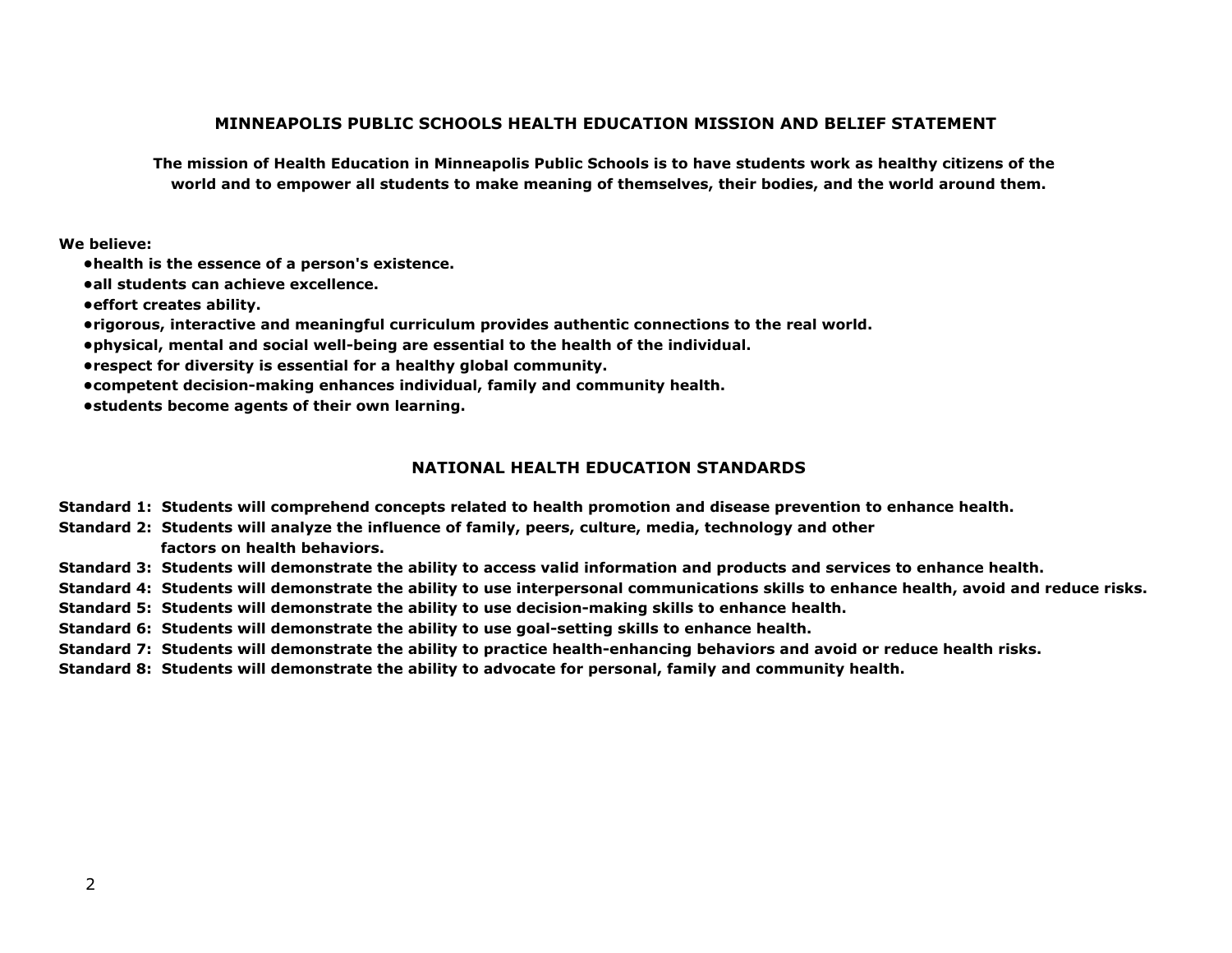## **TABLE OF CONTENTS**

## **PAGES 4-10 PRE K-SECOND GRADE: STANDARDS, PERFORMANCE INDICATORS, OUTCOMES, ACTIVITIES**

**PAGES 11-18**

**THIRD-FIFTH GRADE:** 

**STANDARDS, PERFORMANCE INDICATORS, OUTCOMES, ACTIVITIES**

### **PAGES 19-27**

**SIXTH-EIGHTH GRADE:** 

**STANDARDS, PERFORMANCE INDICATORS, OUTCOMES, ACTIVITIES**

### **PAGES 28-37**

**NINTH-TWELFTH GRADE:** 

**STANDARDS, PERFORMANCE INDICATORS, OUTCOMES, ACTIVITIES**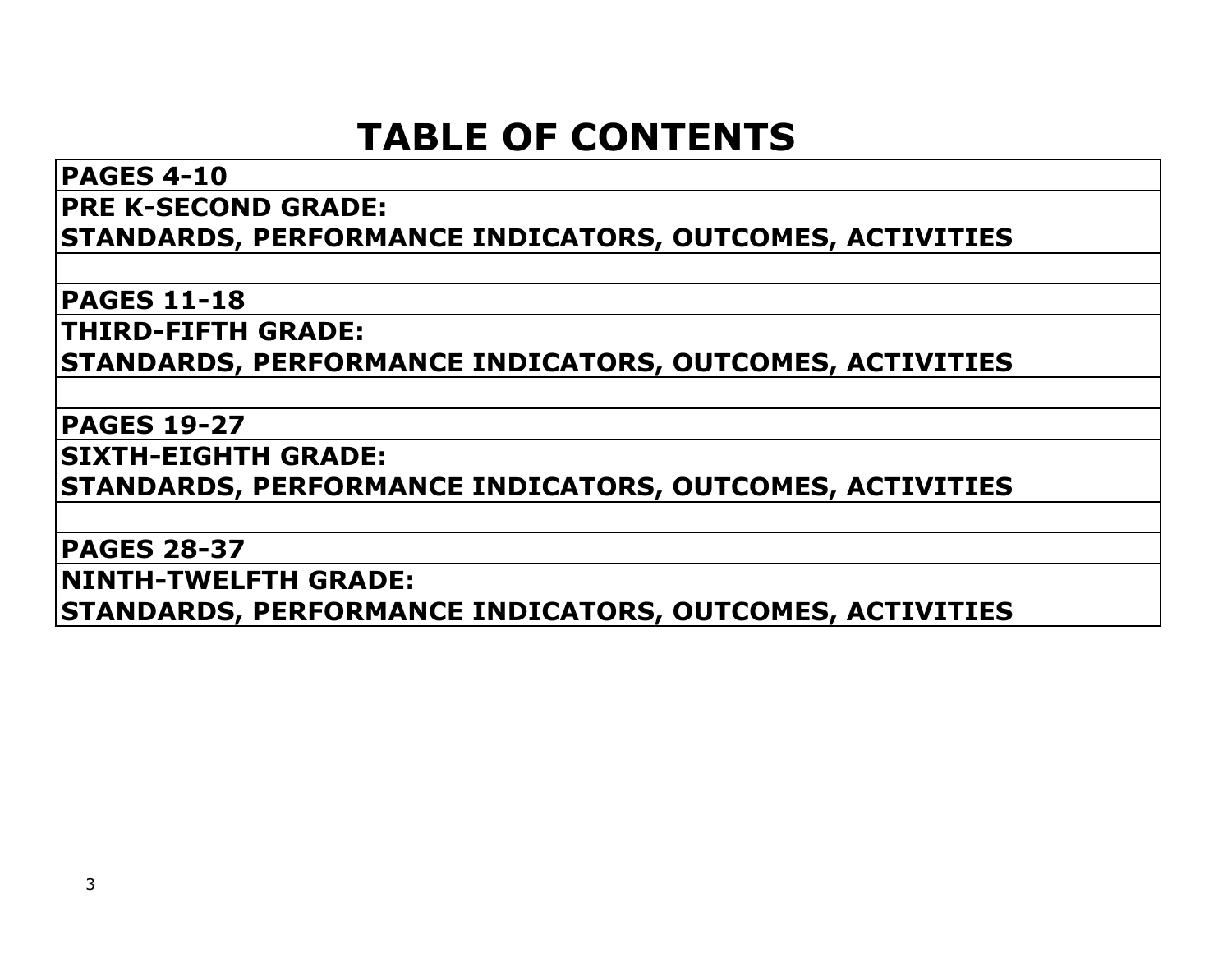## **PRE K-SECOND GRADE HEALTH STANDARDS/OUTCOMES/ACTIVITIES**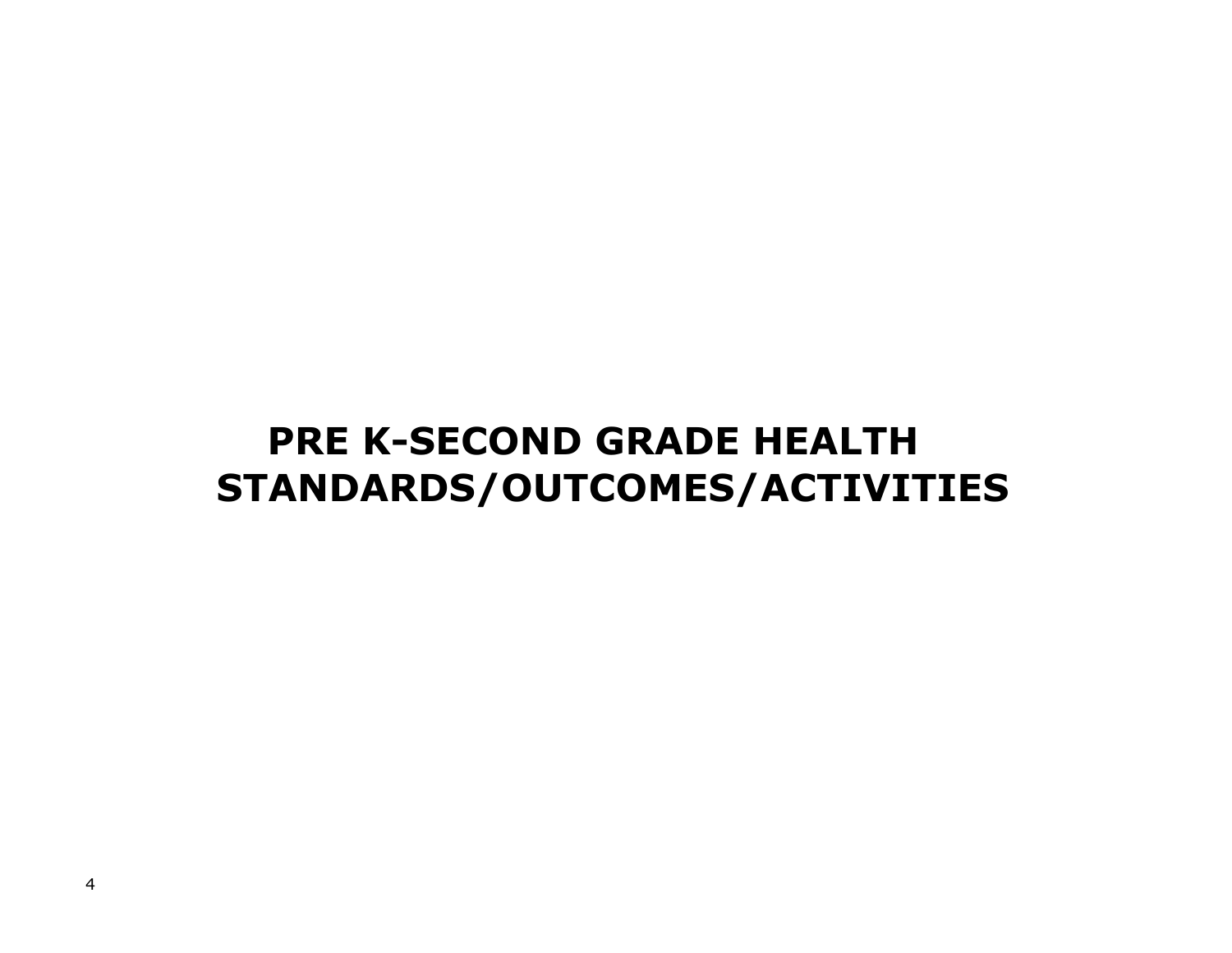#### **PRE-KINDERGARTEN-SECOND GRADE STANDARDS/PERFORMANCE INDICATORS/OUTCOMES/ACTIVITIES AT THE END OF SECOND GRADE, MINNEAPOLIS PUBLIC SCHOOL STUDENTS WILL: STANDARD 1: STUDENTS WILL COMPREHEND CONCEPTS RELATED TO HEALTH PROMOTION AND DISEASE PREVENTION TO ENHANCE HEALTH. 1.2.1. The student will identify how individual behavior affects individual health.**  •Determine the difference between helpful and harmful substances. •Describe the safe use of medications. •Identify common drugs. •Describe harmful effects of alcohol, tobacco and other drugs. •Identify the effects of second-hand smoke. •Describe refusal skills. •Identify what healthy living means. •Identify the importance of good personal care and habits. •Describe cleanliness and its importance. •Describe the importance of regular physical and dental check-ups and immunizations. •Define nutrition. •Identify the role food plays in health. •Identify the basic food groups according to the food pyramid. •Classify foods and food combinations according to the food pyramid. •Recognize healthy snacks from each food group. **1.2.2. The student will recognize multiple dimensions of health: physical, mental, emotional and social.** •Name the five senses. •Recognize the body systems. •Identify body organs and functions. •Describe the cycle of development from infancy to old age. •Describe how people vary in size, height, and rate of maturation. •Describe how individuals are different in terms of behavior and appearance. **1.2.3. The student will identify examples of physical, mental, emotional and social health during childhood.** •List good manners. •Define community. •Identify some rules and laws. •Identify unsafe and violent actions and how they can affect your community. •Classify violent and non-violent TV programs. •Identify and discuss conflict resolution skills . **1.2.4. The student will identify ways to prevent communicable diseases.**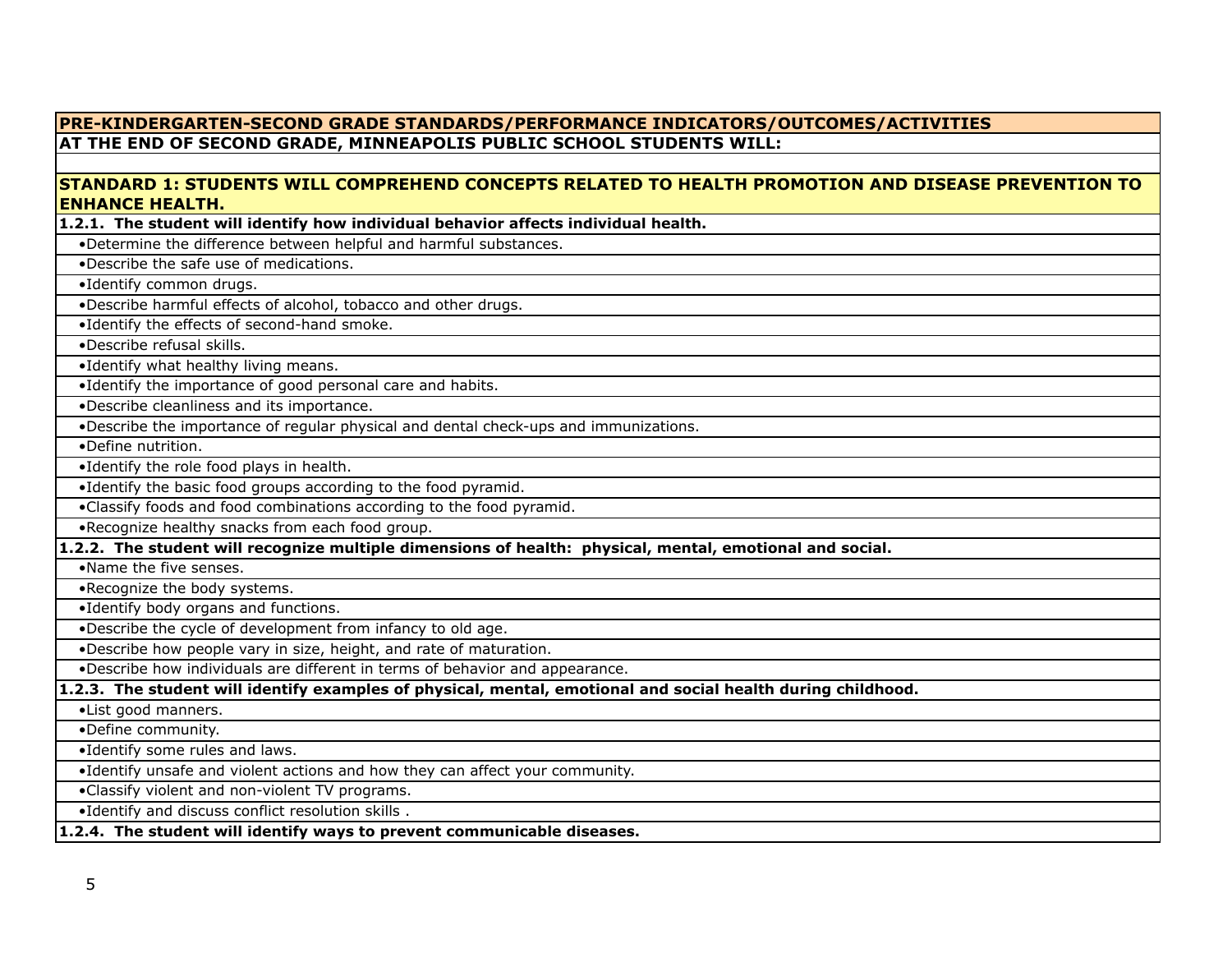•List the signs and symptoms of illness and disease.

•List the benefits of early detection and treatment of disease.

•Define communicable and non-communicable diseases.

•Identify the difference between being well and being ill.

•Describe how diet, exercise, rest and immunizations can reduce the risk of disease.

•Discuss the relationship between habits and health.

•Describe how to prevent the spread of germs.

•Describe the ways the body protects itself from disease.

**1.2.5 The student will identify ways to prevent common childhood injuries.**

•Identify potential hazards (pedestrian, playground, home, etc.).

•Identify how to stay safe (vehicles, bikes, fire, strangers, street, etc.).

•Describe how to stay safe when playing and exercising.

•Identify precautions and practices that should be taken in special conditions (bad weather, strangers, avoiding conflicts, etc.).

•List common childhood injuries and situations in which they commonly occur.

•Brainstorm ways to keep safe in injury-prone situations.

**1.2.6.The student will identify situations in which it is important to seek health care.**

•Brainstorm situations that may require seeking health care.

•Determine which injuries or illnesses require seeking professional help.

•Name sources of professional health help.

**STANDARD 2: STUDENTS WILL ANALYZE THE INFLUENCE OF FAMILY, PEERS, CULTURE, MEDIA, TECHNOLOGY AND OTHER FACTORS ON HEALTH BEHAVIORS.**

**2.2.1. The student will identify how information from family influences health.**

•Name ways being a member of a family can help us.

•Describe some family rules for health and safety.

•Practice safe play with family and friends.

**2.2.2. The student will identify a variety of family structures and demonstrate the unique qualities of diverse families.**

•List who family members may be (mother, aunt, cousin, grandparent, etc.).

•Identify how your family is special.

•Identify different family patterns (nuclear, adoptive, foster, single parent, gay, lesbian, extended, etc.)

•Identify how families are alike and different.

•List examples of how families live, work and play together.

**2.2.3. The student will identify how culture influences personal health habits.**

•Begin to define the meaning of culture.

•Identify cultural customs in eating habits and health care practice.

•Identify personal cultural background.

**2.2.4. The student will identify ways technology and the media can influence personal health.**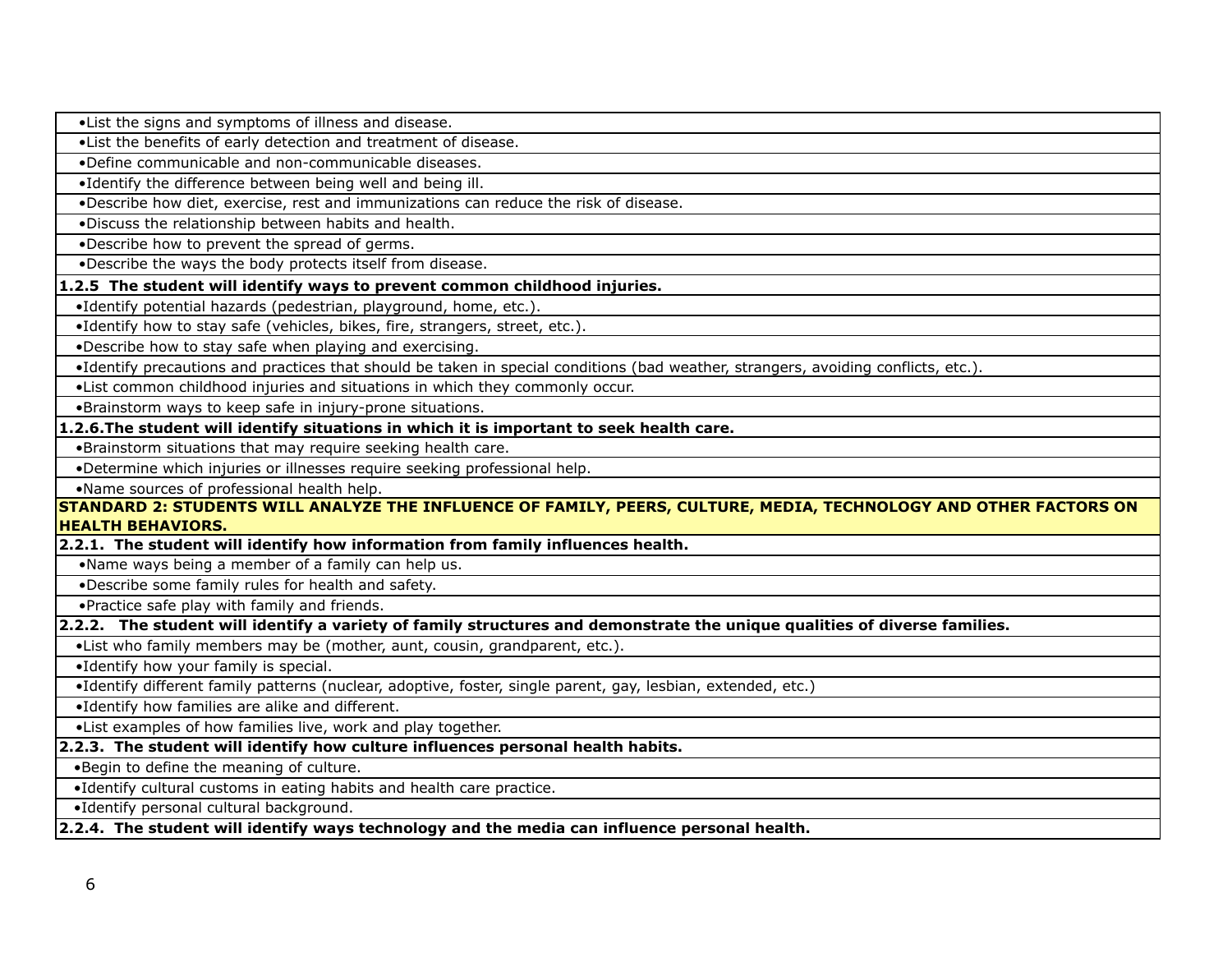•Define media as TV, news, magazines, books, music, internet, etc.

•Identify the difference between reality-based violence and television violence.

•Report the amount of time spent watching TV in a given period.

•Identify advertising messages that affect children.

•Identify an ad and discuss why the ad appeals to children.

•Define the internet and discuss internet safety.

•Recognize that music is a form of communication.

•Select advertisements showing healthful snacks.

#### **STANDARD 3: STUDENTS WILL DEMONSTRATE THE ABILITY TO ACCESS VALID INFORMATION PRODUCTS AND SERVICES TO ENHANCE HEALTH.**

#### **3.2.1. The student will identify ways to locate school and community health helpers.**

•Identify health helpers outside of the family (school nurse, doctor, firefighter, police, clergy, neighbor, medicine man,etc.).

•State tasks specific to particular healthcare providers such as doctor, dentist or nurse.

#### **3.2.2. The student will recognize emergencies and seek support from appropriate resources.**

•Identify an emergency.

•Name people who provide help in emergencies and explain how to access them.

•Read, write and speak your name, address and phone number.

•Demonstrate the correct procedure in reporting and responding to an emergency (911).

#### **3.2.3. The student will identify a variety of consumer influences that affect health information and products.**

•Identify healthy and unhealthy products.

•Discuss how commercials influence our decision to buy products.

#### **STANDARD 4: STUDENTS WILL DEMONSTRATE THE ABILITY TO USE INTERPERSONAL COMMUNICATION SKILLS TO ENHANCE HEALTH AND AVOID OR REDUCE HEALTH RISKS.**

**4.2.1. The student will develop healthy ways to express needs, wants and feelings.**

•Define and identify personal feelings.

•Identify causes for various feelings.

•Identify comfortable and uncomfortable feelings.

•Identify physical and emotional feeling words.

•Use "I" statements to express a feeling.

•List healthy ways to deal with uncomfortable feelings (anger, fear, sadness, etc.).

•Identify ways you might hurt the feelings of others or how they might hurt your feelings.

•Describe teasing and its impact on others.

•Explain how cooperation builds healthy relationships.

#### **4.2.2. The student will develop listening skills to enhance health.**

•Identify the difference between verbal and nonverbal communication.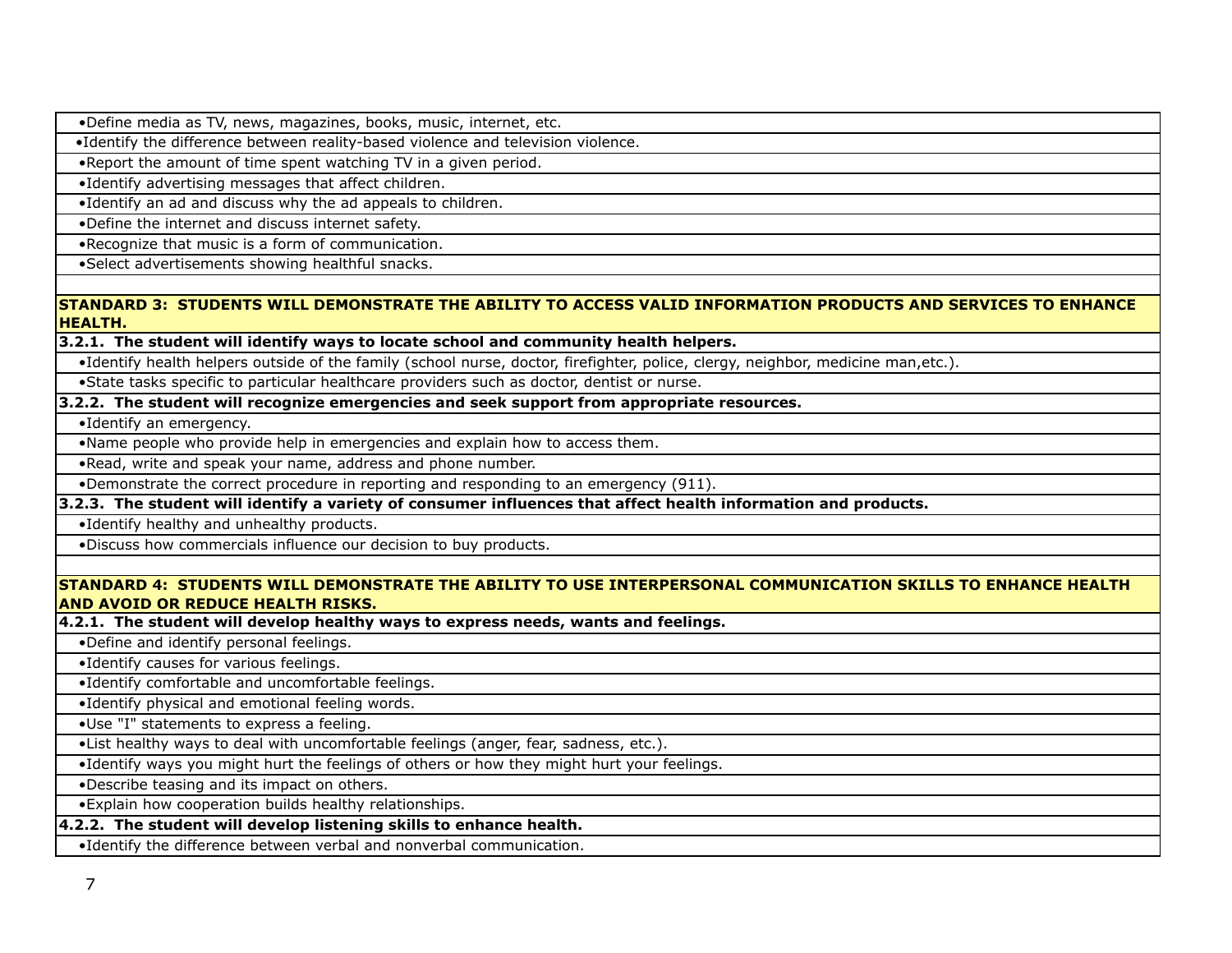•List attentive listening skills.

•Demonstrate thoughtful listening skills to others.

**4.2.3. The student will develop ways to respond when in an unwanted, threatening or dangerous situation.**

•Describe in own words when a situation becomes unsafe.

•Demonstrate refusal skills (how to say "NO") to unwanted, unsafe or dangerous situations.

•Identify ways to seek assistance if worried, abused or threatened.

•Recognize examples of good touch and bad touch.

#### **4.2.4. The student will identify ways to tell a trusted adult when threatened or harmed.**

•Name examples of good touch and bad touch.

•Identify trusted adults and ways to seek assistance.

•Describe threatening or harmful situations that require reporting to a trusted adult.

•Identify and practice words to tell a trusted adult if threatened or harmed.

**4.2.5. The student will identify ways to communicate care, consideration and respect of self and others.**

•Describe a healthy friendship.

•Identify ways to help others.

•Recognize how others can be hurt by our actions.

•Identify teasing and bullying.

•Demonstrate respect for others in a group.

•Practice solving problems in the classroom.

#### **4.2.6. The student will identify conflict resolving skills to build and maintain healthy relationships.**

•Define conflict.

•Give examples of conflict.

•Describe how conflict is a part of life.

•List ways to resolve conflicts without fighting or violence.

•Discuss conflict resolution skills.

#### **STANDARD 5: STUDENTS WILL DEMONSTRATE THE ABILITY TO USE DECISION-MAKING SKILLS TO ENHANCE HEALTH.**

**5.2.1. The student will identify when a health-related decision is needed.** 

•Identify the difference between healthy and unhealthy choices (e.g. tobacco, nutrition, drugs, conflict).

•Describe good decisions and identify strategies for making healthy lifestyle choices.

•Describe how personal behavior can affect health.

•Compare and contrast behaviors that are safe with those that are harmful.

•Identify safety rules for medicines and health care products.

•Identify why playing with guns is dangerous and life threatening.

•Recognize a "dare" and respond with good refusal skills.

**5.2.2. The student will identify when a health-related decision can be made individually and when assistance is needed.**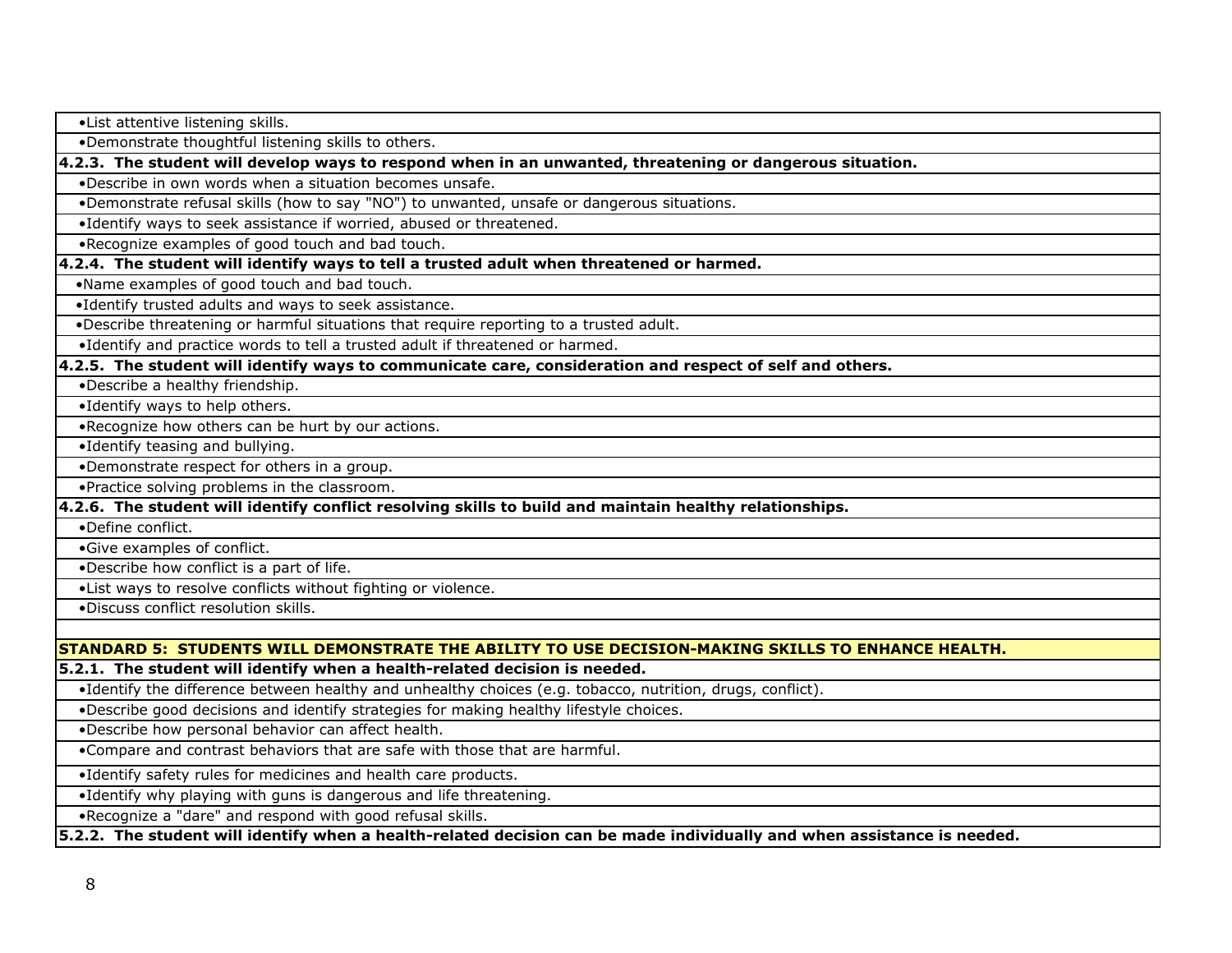•Use decision-making skills to decide which community helper to contact.

•Decide when to share feelings with others or go for help with a problem.

#### **STANDARD 6: STUDENTS WILL DEMONSTRATE THE ABILITY TO USE GOAL-SETTING SKILLS TO ENHANCE HEALTH.**

**6.2.1. The student will identify a short term health goal and take action toward achieving that goal.**

•List and prioritize ways to improve personal health.

•Set a health goal that can be reached in one week.

•Chart good personal health habits.

•Demonstrate how to ask for help with a personal health goal.

**6.2.2. The student will identify who can help when assistance is needed to achieve a personal goal.**

•Identify various health helpers and the role they play in personal health.

•Demonstrate how to ask for help with a personal health goal.

•Identify situations that require professional health services.

#### **STANDARD 7: STUDENTS WILL DEMONSTRATE THE ABILITY TO PRACTICE HEALTH-ENHANCING BEHAVIORS AND AVOID OR REDUCE HEALTH RISKS.**

**7.2.1. The student will identify healthy practices and behaviors to maintain or improve personal health.**

•List ways to keep skin, teeth, hair, ears clean and healthy.

•List items in a healthy breakfast.

•State safety rules when left unsupervised.

•Identify consequences of safe/healthful and risky/harmful situations.

•Describe what germs are and how they make people sick.

•Identify safety rules for car, bus, pedestrian, playground and bike.

•Recognize poisonous substances and labels (Mr. YUK).

•Describe safety rules for ice, water, snow and sun.

•Describe group behaviors that pose safety hazards.

#### **7.2.2. The student will identify elements of the environment and environmental hazards.**

•Define environment.

•Define pollution.

•Describe the effect of air pollution on lungs.

•Describe the importance of the "3 R's": reduce, reuse, recycle.

•Identify ways to contribute to a healthy environment at home and school.

•describe how fragrances (perfumes, hair products, etc.) can affect individuals and the classroom environment.

•Identify different environmental hazards.

#### **7.2.3. The student will demonstrate a variety of healthy practices and behaviors to maintain or improve health.**

•Explain why breakfast is such an important meal.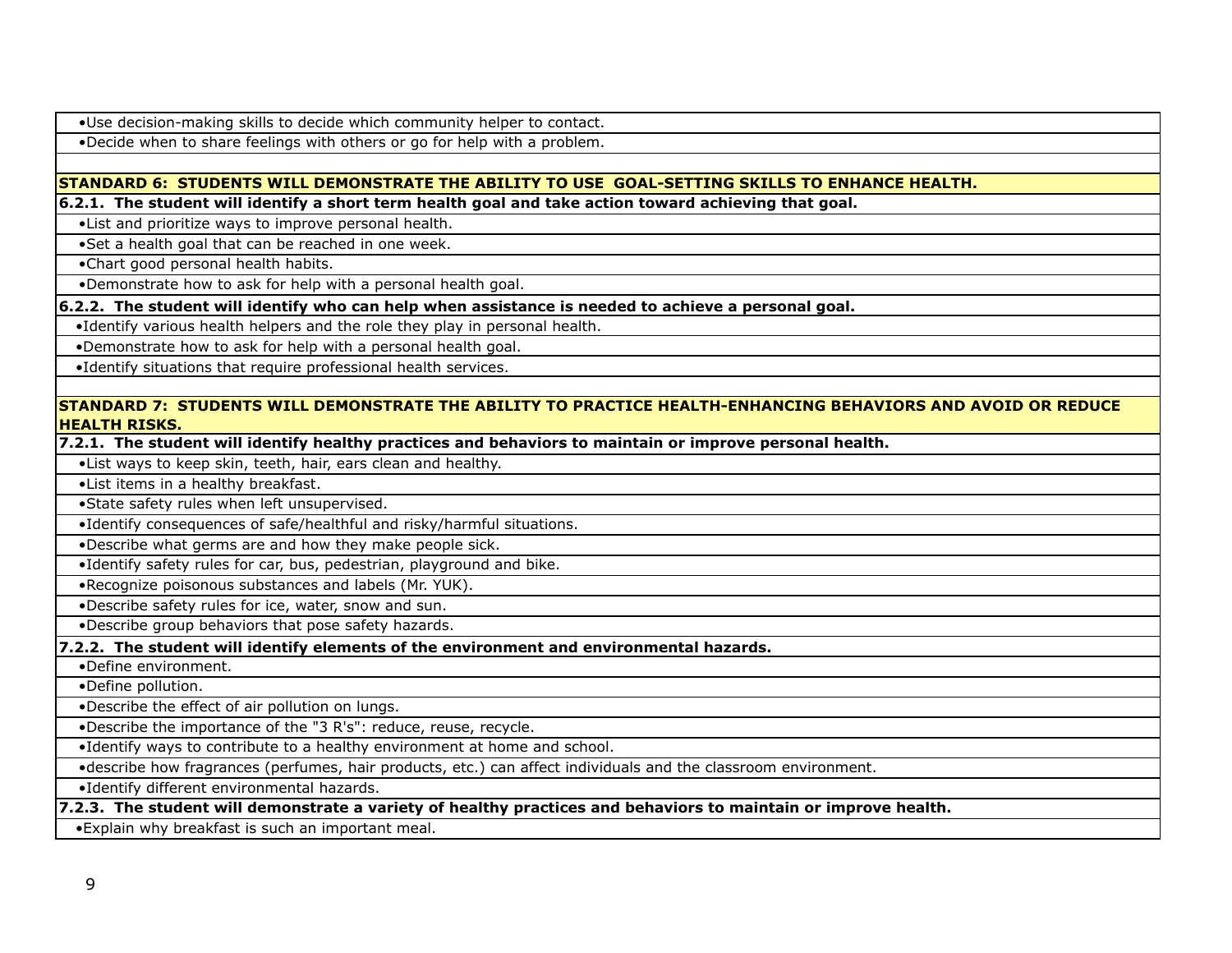•Practice daily routines for keeping clean.

•Teach peers the consequences of safe/healthful and risky/harmful behaviors.

•Predict what happens when playing in unsafe ways.

#### **7.2.4. The student will identify behaviors that avoid or reduce health risks.**

•Identify potential hazards in the home (electrical, hot water, drugs, guns, etc.).

•Identify fire safety rules for home and school.

•Demonstrate car, bus, pedestrian, playground, and bike safety.

•Demonstrate safe behavior in a variety of situations (air bags, seat belts, sit in back seat of car, etc.).

#### **7.2.5. The student will identify the concept of stress and skills to manage stress.**

•Define stress.

•List things that may produce stress.

•Identify how stress affects the body.

•Identify emotions that may signal stress.

•Describe some techniques for dealing with stress (counting, deep breathing, exercise, etc.).

#### **STANDARD 8: STUDENTS WILL DEMONSTRATE THE ABILITY TO ADVOCATE FOR PERSONAL, FAMILY AND COMMUNITY HEALTH.**

#### **8.2.1. The student will make requests to promote personal health.**

•Name sources of help in emergencies at home, school or in the community.

•Practice communication skills for getting help.

#### **8.2.2. The student will encourage peers to make positive health choices.**

•Identify and describe ways to be helpful.

•Describe ways to help others.

•Demonstrate safety routines for peers.

•Identify for others healthy foods that can be eaten for lunch.

•Help others understand risky situations.

•Describe how one's actions may evoke a response in others.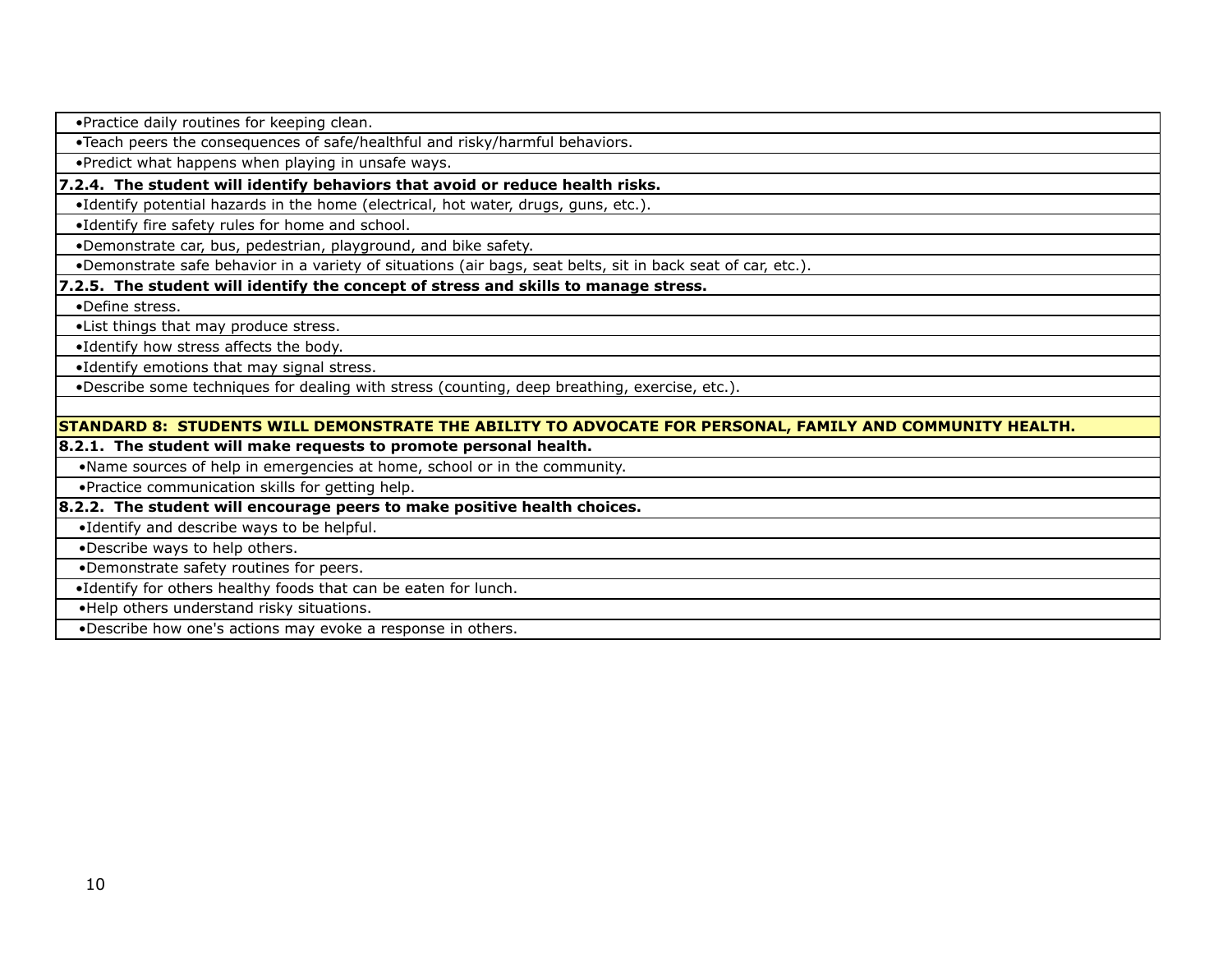# **THIRD-FIFTH GRADE HEALTH STANDARDS/OUTCOMES/ACTIVITIES**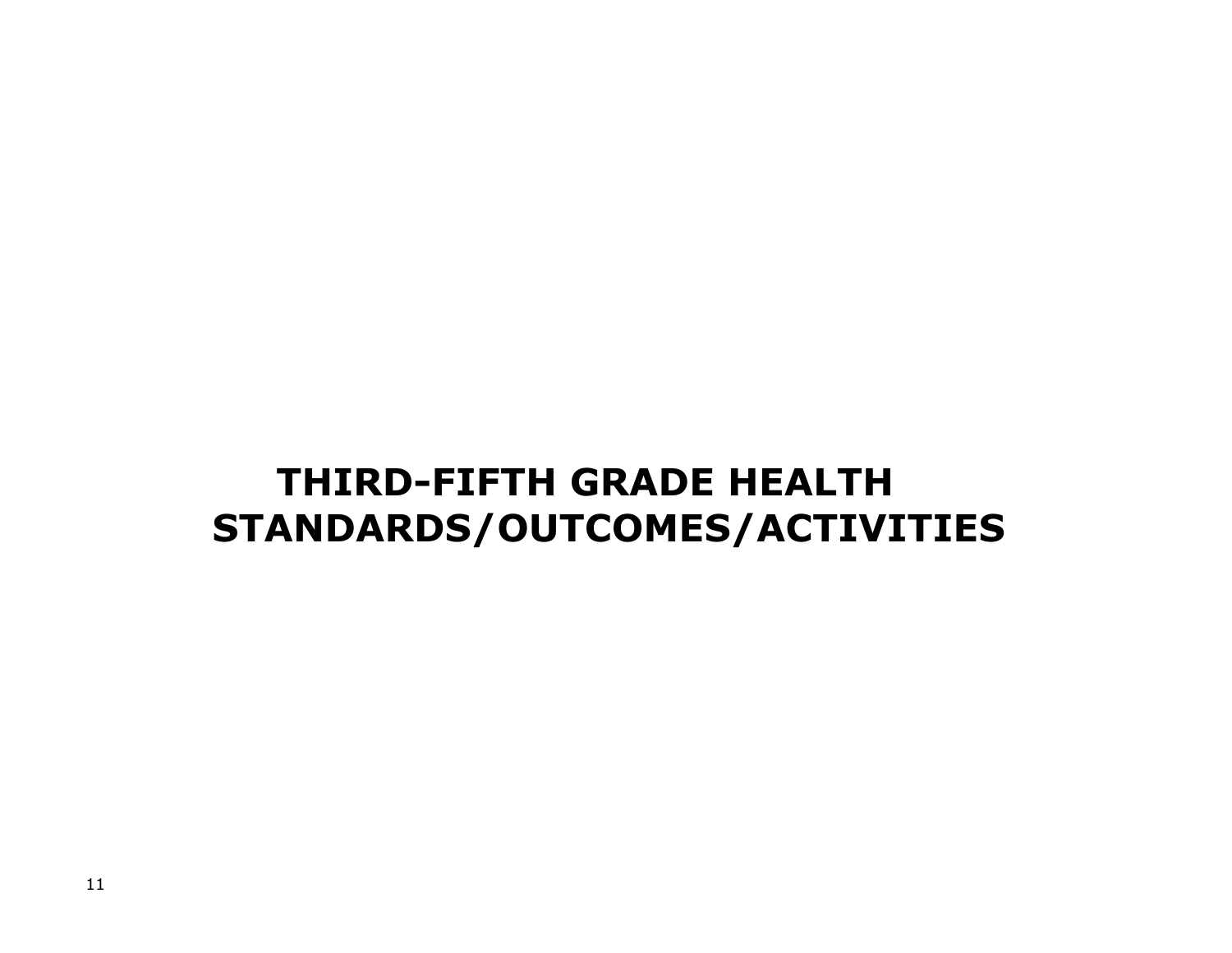### **3RD-5TH GRADE STANDARDS/PERFORMANCE INDICATORS/BENCHMARKS AT THE END OF FIFTH GRADE, MINNEAPOLIS PUBLIC SCHOOL STUDENTS WILL:**

#### **STANDARD 1: STUDENTS WILL COMPREHEND CONCEPTS RELATED TO HEALTH PROMOTION AND DISEASE PREVENTION TO ENHANCE HEALTH.**

**1.5.1. The student will explain the relationship between positive health behaviors and the prevention of injury, illness, disease and premature death.**

•List positive health behaviors that help avoid certain health hazards.

•Explain how bodily changes (especially during puberty) affect personal self-care.

•Discuss the importance of personal self care during adolescence.

•List foods from the food pyramid.

•Identify the number of servings recommended per day from each food group.

•Identify the effects of caloric intake, heredity and physical activity on body condition and health.

•Describe safe food handling

•Identify drug types (nicotine, alcohol, street drugs, prescriptions, etc.)

•Identify the effects of alcohol, tobacco and other drugs ( ATOD) on physical, mental, social and family health.

•Describe how decision-making is affected by drugs and alcohol.

•Differentiate between drug use, abuse and dependency.

•Compare peer pressure to peer support and how each influences the making of informed decisions regarding ATOD.

•Develop strategies for saying "No".

•Develop strategies to remain drug-free.

**1.5.2.A. The student will describe the basic structure and function of the human body systems.**

•Identify the basic structure and functions of the body systems.

•Identify how to protect the head, eyes, ear, skin and teeth from damage.

• Identify various body types.

•Identify the importance of growth measurement (height and weight) and how it relates to physical changes during puberty.

**1.5.2.B. The student will explain how health is influenced by the interaction of body systems.**

•Describe how exercise impacts various body systems.

•Locate pulse points.

•Discuss and demonstrate target heart rate for exercise.

•identify factors in determining Body Mass Index.

•Discuss and measure health-related fitness components.

•Identify biological differences between boys and girls.

•Describe physical changes that occur during puberty.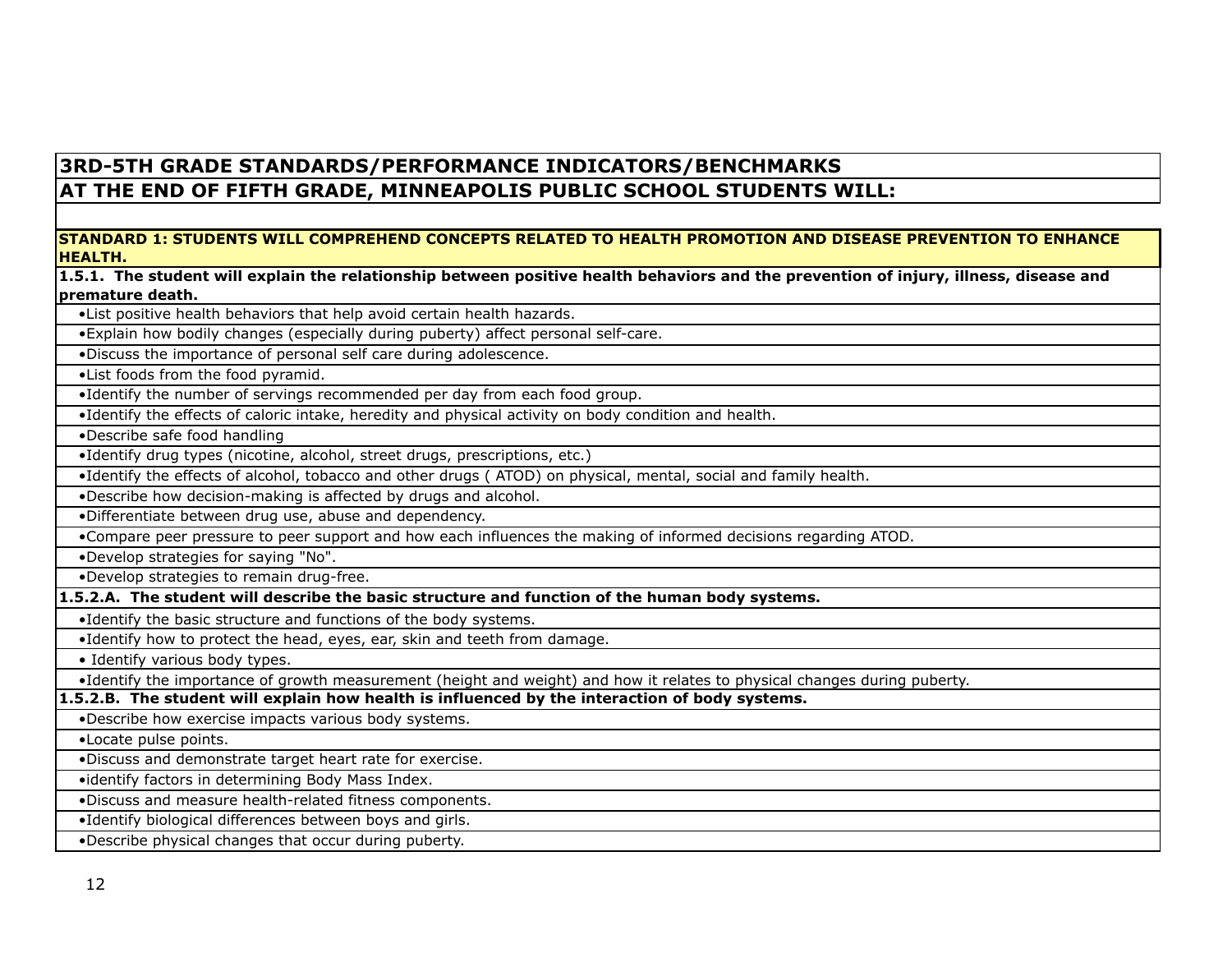•Describe varying rates of physical change during puberty.

•Describe needed hygiene practices for adolescence (deodorant, daily showering, etc.).

•Identify the organs of reproduction.

•Define and describe the process of menstruation.

•Identify the process of conception, pregnancy and childbirth.

•Define abstinence.

**1.5.3.The student will identify how physical, mental, emotional and social health influences personal health during adolescence.**

•Identify real-life examples that illustrate interconnections between physical, mental, emotional and social health.

**1.5.4. The student will describe how lifestyle, pathogens, family history and other risk factors are related to the cause or prevention of disease and other health problems.**

•Identify factors necessary for germs to reproduce.

•Discuss types of pathogens and susceptibility to them.

•Choose behaviors to reduce the risk of infection with communicable diseases.

•Describe the link between risk factors and responsible behaviors.

•Differentiate between HIV and AIDS and discuss transmission.

•Describe the effects of HIV on the immune system.

•Choose behaviors to reduce the risk of infection with communicable diseases.

#### **1.5.5. The student will identify ways to prevent common childhood injuries.**

•Define responsibility and consequences for behaviors.

•Identify actions that are risky or harmful to self and others.

•Demonstrate ways to avoid or reduce threatening situations.

•Apply basic health and safety measures to avoid potential risks (car, bus, bike, water, guns, etc.)

•Demonstrate behaviors that promote safety.

•Describe how sports-related injuries can be reduced through the use of appropriate safety equipment.

•Create a personal safety plan to use in a crisis situation.

**1.5.6. The student will describe when it is important to seek health care.**

• Recognize problems in daily living situations that may require assistance and select appropriate resources to deal with them.

•Identify situations in one's personal life and in the community in which a decision is required.

•Describe how you ask for assistance in making health-related decisions.

•Prioritize and demonstrate the steps involved in assessing and dealing with an emergency situation.

#### **STANDARD 2: STUDENTS WILL ANALYZE THE INFLUENCE OF FAMILY, PEERS, CULTURE, MEDIA, TECHNOLOGY AND OTHER FACTORS ON HEALTH BEHAVIORS.**

**2.5.1. The student will describe how the family influences personal health practices and behaviors.**

•Describe the benefits of a family.

•Identify family rules that may affect personal health.

•Name several ways in which a family is important in building positive skills.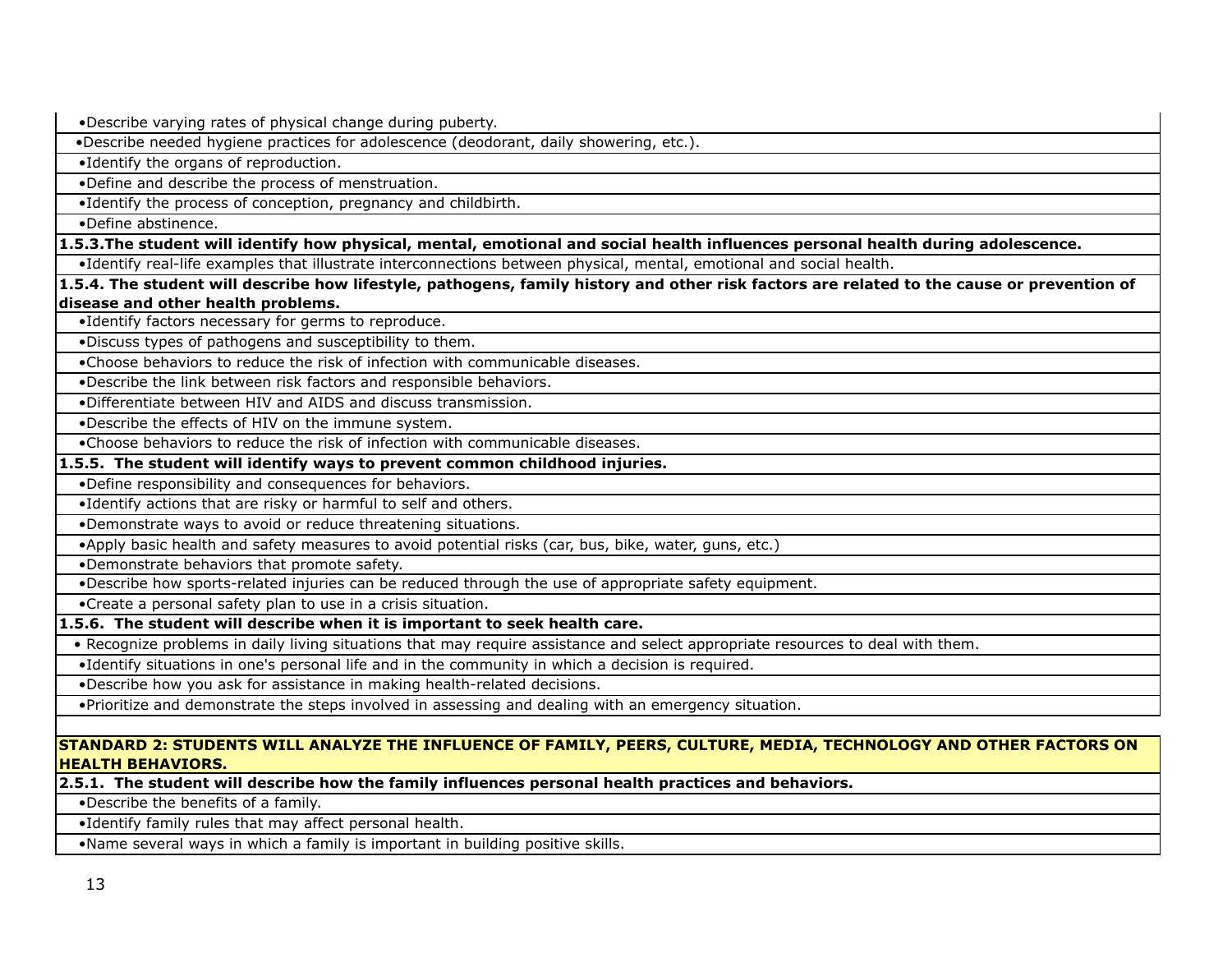•Describe how health-related problems can affect the entire family.

•Describe the link between disease and heredity.

**2.5.2. The student will identify and describe a variety of family structures and demonstrate an appreciation for the unique qualities of diverse families.**

•list some qualities that contribute to a healthy family.

•Describe various family structures (nuclear, single parent, gay, lesbian, adoptive, foster, extended, etc.)

•Identify different role, responsibilities, cultural celebrations, etc. within families.

•Name several ways in which a family is important to building positive skills.

#### **2.5.3. The student will describe how culture influences health practices and behaviors.**

•Identify issues that affect family eating patterns (cultures, traditions, economics).

•Describe the relationship of family preferences and culture to food choices.

•Discuss how the culture you live in can influence health in many ways.

•Identify health care providers in many cultures.

•Discuss attitudes toward health care providers in various cultures.

•Identify cultural practices that may enhance or conflict with health care goals.

•Identify and discuss cultural differences related to sickness, food choices, and substance abuse.

•Discuss cultural differences in stress reduction.

**2.5.4. The student will describe the influence of technology and the media on personal or family health.** 

•Participate in a family media watch: list foods shown on commercials/TV shows; describe physical activity on TV shows/commercials.

•Identify techniques to sell products ( attractive models, humor, appeals to the senses, bandwagon approach, etc.)

•Identify ways some advertising and TV programs promote alcohol, tobacco and other drug use.

•Analyze health messages in media ads.

•Analyze the influence of consumer products on hygiene and appearances.

•Discuss media portrayal of gender roles, sexuality and idealized body images.

•Discuss how violence in the media can influence behavior.

•Discuss the link between time spent watching TV, playing video games, using the computer, etc., and personal health.

•Identify and discuss various types of advertising (audio, video and paper advertisements).

•Discuss the impact of the internet on health issues and decisions.

•Brainstorm ways technology can help to prevent disease.

•Describe how to safe on the internet and how to deal with inappropriate interactions on the internet.

•Identify ways in which technology enhances and improves food safety.

#### **2.5.5. The student will identify how peers can influence healthy and unhealthy behaviors.**

•Describe how relationships with peers can include positive peer support and negative peer pressure.

•Discuss how peer pressure affects behavior, dress, relationships and health decisions.

•Describe the process of development in adolescent independence.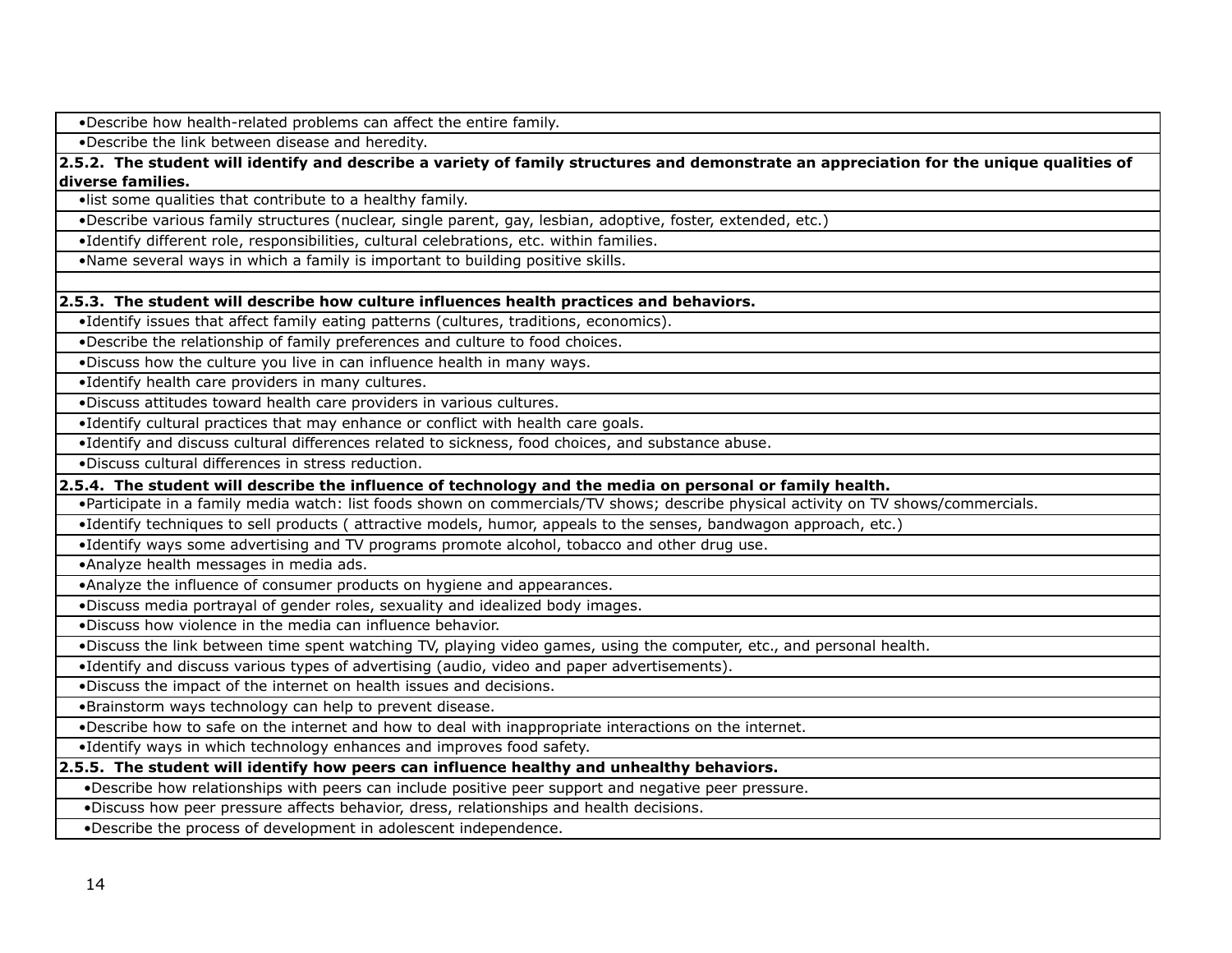•Describe ways to avoid, recognize and respond to negative social influences and pressure to use tobacco, alcohol or other drugs.

•Evaluate the influence of friends, peers, and acquaintances on choices and behaviors during adolescence.

•Identify what a "gang" is and how gangs attract young people.

•Discuss the dangers of gang behavior.

**2.5.6. The student will identify how the school and community can support personal health practices and beliefs.**

•Describe factors that influence a personal lifestyle (home environment, peers, school life, community)

•Identify agencies that can help with family health issues.

•Discuss the culture of one's school and how it influences health.

#### **STANDARD 3: STUDENTS WILL DEMONSTRATE THE ABILITY TO ACCESS VALID INFORMATION AND PRODUCTS AND SERVICES TO ENHANCE HEALTH.**

**3.5.1. The student will locate resources from home, school and community that provide valid health information.**

•Describe how you ask for assistance in making health-related decisions and setting goals.

•Describe strategies for supporting others in making healthy decisions.

•Identify necessary information to make healthy decisions.

•Identify barriers to obtaining accurate information and answers to health questions.

#### **3.5.2. The student will identify current first aid and safety information.**

•Review basic first aid rules.

•Demonstrate strategies for managing first aid emergencies (first aid, choking, CPR, bleeding).

#### **3.5.3. The student will identify characteristics of valid health information, products and services.**

•Compare the characteristics of valid and invalid health information.

•Discuss the validity of various sources of health information.

#### **STANDARD 4: STUDENTS WILL DEMONSTRATE THE ABILITY TO USE INTERPERSONAL COMMUNICATION SKILL TO ENHANCE HEALTH AND AVOID OR REDUCE HEALTH RISKS.**

**4.5.1. The student will apply effective verbal and nonverbal communication skills to enhance health.**

•Define the terms verbal and nonverbal communication.

•Identify and practice skills for effective communication.

•Identify on-topic and off-topic responses to verbal communication.

•Predict intended communication by watching a TV scene without sound.

•Discuss the importance of matching verbal and nonverbal communication.

•Identify events in life that trigger emotions such as guilt, anxiety, depression and fear.

#### **4.5.2. The student will describe how effective listening skills lead to clear communication.**

•Identify behaviors in the classroom that signal attentive listening.

•Demonstrate inattentive listening behaviors and how they affect communication.

•Practice effective nonverbal indicators of attentive listening (eye contact, posture, etc.).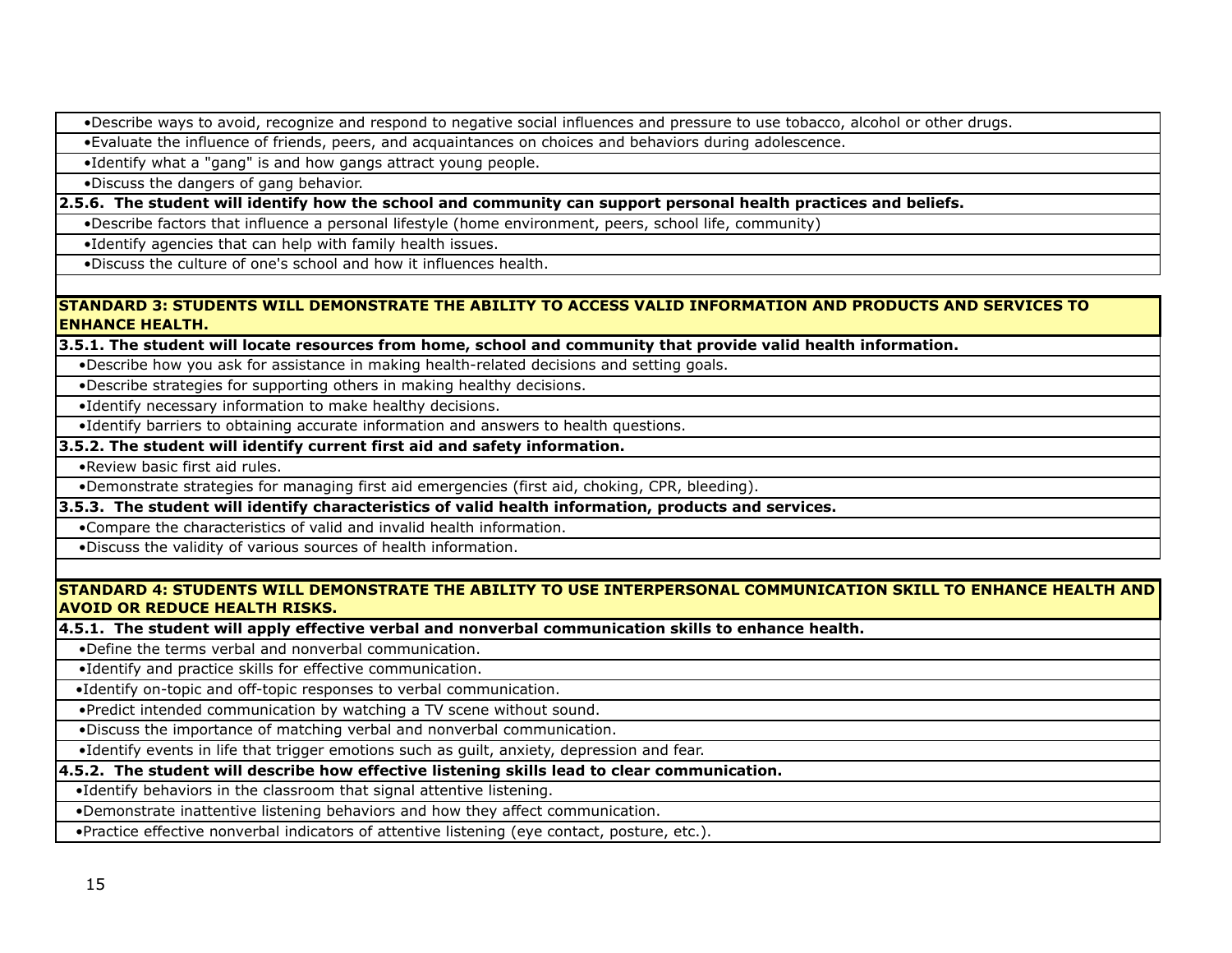•Describe how attentive listening followed by verbal questions and comments enhance communication.

•Practice attentive listening during an oral presentation; assess skills by asking appropriate questions.

**4.5.3. The student will demonstrate refusal and negotiation skills to avoid or reduce health risks.**

•Identify actions that are risky or harmful to self or others.

•Identify problems in daily living that may contribute to self-destructive behaviors.

•Define harassment and sexual harassment.

•Recognize threatening or uncomfortable situations and how to react to them.

•Discuss how to identify and deal with bullying, teasing and harassment.

•Demonstrate refusal and negotiation skills that could be used to protect self and others from violent and/or abusive situations.

•Role play how to handle violent situations and avoid problems.

#### **4.5.4. The student will demonstrate how to ask for assistance to enhance personal health.**

•Describe how to obtain help in high risk situations that pose immediate threat (drunk or drugged driver, violent situations, weapons, etc.).

•Identify confusing, difficult and threatening situations that may require the assistance of an adult.

#### **4.5.5. The student will describe how communication skills build and maintain healthy relationships.**

•Identify healthy and unhealthy relationships.

•Identify the benefits of relationships.

•Identify cooperative and social skills that facilitate working in groups.

•Identify behaviors that communicate care, consideration and responsibility.

•Use assertive statements and "I" statements in student created role plays of relationship scenarios.

•Role play a display of empathy for another in a real-life situation.

#### **4.5.6. The student will demonstrate effective conflict management or resolution skills.**

•Determine the causes of conflict.

• List ways to show disapproval without conflict.

•Practice compromise as a solution to conflict.

•Apply conflict resolution and mediation skills in role play situations.

#### **STANDARD 5: STUDENTS WILL DEMONSTRATE THE ABILITY TO USE DECISION-MAKING SKILLS TO ENHANCE HEALTH.**

**5.5.1. The student will identify health-related situations that may require a thoughtful decision.**

•Define steps of effective decision-making process: seek facts/ identify alternatives/predict consequences/use data/interpret decisions.

#### **5.5.2. The student will determine when assistance is needed when making a health related decision.**

•Brainstorm situations in which health assistance may be needed.

•Practice asking for assistance.

•Discuss situations in which health assistance may need to be requested for a friend.

#### **5.5.3. The student will describe healthy options to health-related issues or problems..**

•Brainstorm healthy options to health problems.

•Review and discuss the steps of an effective decision-making process.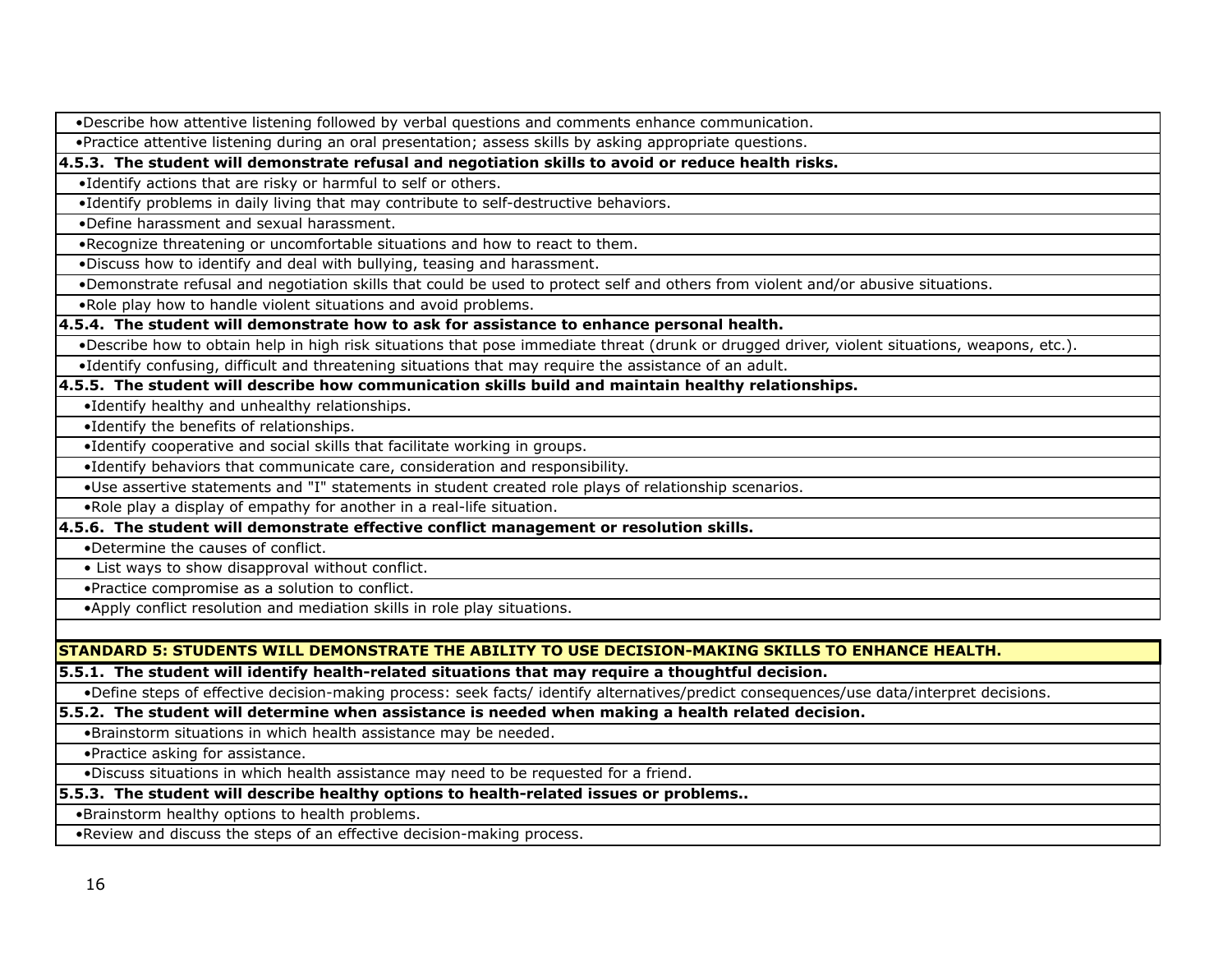•Apply decision-making steps to a mock situation.

**5.5.4. The student will predict outcomes and choose a healthy option when making a health-related decision.**

•Teach younger students to make healthy decisions.

•Select real-life situations and apply healthy decision-making.

•Identify strategies for making healthy lifestyle choices.

•Evaluate the process used in solving a problem.

**STANDARD 6: STUDENTS WILL DEMONSTRATE THE ABILITY TO USE GOAL-SETTING SKILLS TO ENHANCE HEALTH.**

**6.5.1. The student will set a personal health goal and track progress toward its achievement.**

•Establish a personal health goal.

•Describe a plan on how to reach the health goal.

•Track progress toward the goal.

•Describe how perseverance relates to personal goals.

•Identify family, school and community resources that can assist in achieving goals.

**6.5.2. The student will locate resources to assist in achieving a personal goal.**

•Identify family, school and community resources that can assist in achieving goals.

•Research internet resources that may aid in personal goal-setting and achievement.

#### **STANDARD 7: STUDENTS WILL DEMONSTRATE THE ABILITY TO PRACTICE HEALTH-ENHANCING BEHAVIORS AND AVOID OR REDUCE HEALTH RISKS.**

**7.5.1. The student will describe responsible health behaviors.**

• Identify personal choices that promote health-enhancing behaviors and reduce health risks.

•Define and give examples of individual resiliency.

#### **7.5.2. The student will demonstrate knowledge of environment and environmental hazards.**

•Identify ways to assess one's environment and use protective measures (non-lead paint, sunscreen, air quality index, etc.).

•Describe how individuals, communities, states and federal regulations cooperate to control environmental problems.

•describe how fragrances (perfumes, hair products, etc.) can affect individuals/trigger allergies & asthma/affect room environments.

#### **7.5.3. The student will demonstrate healthy practices that maintain or improve personal health and the health of others.**

•Compare and contrast consequences of safe/healthful and risky/harmful behaviors.

•Create a safety plan to use in a crisis situation.

•Recognize internal messages telling one "to be cautious" or "beware".

•Demonstrate models of healthful behaviors for younger students.

#### **7.5.4. The student will demonstrate a variety of behaviors that avoid or reduce health risks.**

•Identify risks that contribute to or distract from health.

•Identify ways to be safe in public places (mall, playground, park, etc.).

**7.5.5. The student will demonstrate skills and strategies to manage stress.**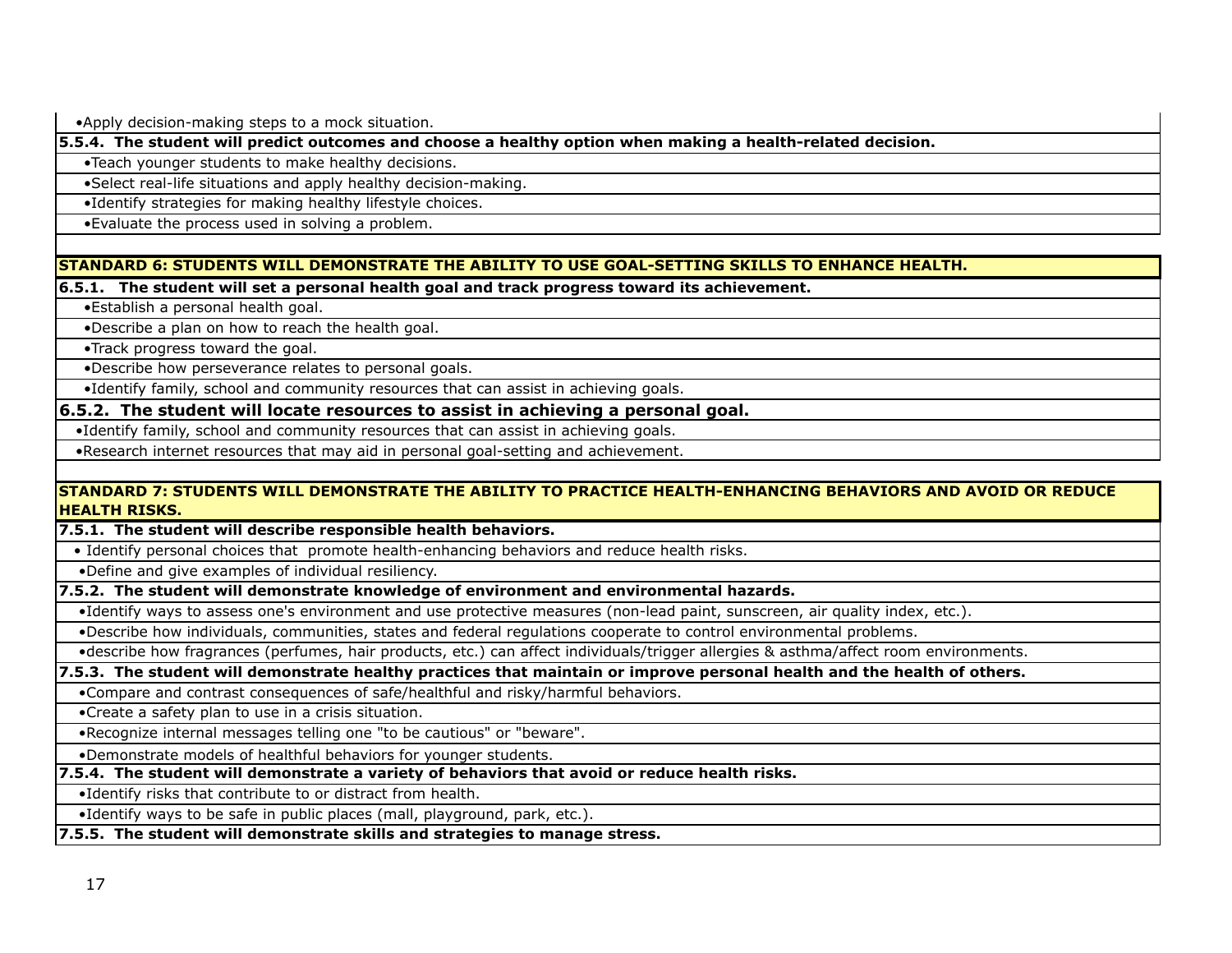•Identify potential stressors in our lives.

•Describe how the body reacts to stress.

•Discuss positive and negative ways to cope with stress.

•Practice various stress reduction techniques.

•Demonstrate anger management strategies.

•Discuss stages associated with grief and loss.

• List strategies for coping with feelings of rejection and isolation.

**STANDARD 8: STUDENTS WILL DEMONSTRATE THE ABILITY TO ADVOCATE FOR PERSONAL, FAMILY AND COMMUNITY HEALTH.**

**8.5.1. The student will express opinions and give accurate information about health issues.**

•Demonstrate ways of making positive health choices and how to manage difficult situations.

•Describe why students may have difficulty talking to peers and/or adults.

**8.5.2. The student will encourage others to make positive health decisions.**

•Encourage others to make responsible health choices.

•Create a "healthy choices" bumper sticker.

**8.6.3. The student will identify community agencies that advocate for healthy individuals, families and communities.**

•List helpers who keep the community healthy.

•Identify strategies for reporting dangerous situations involving self and others.

•Discuss ways to access community agencies.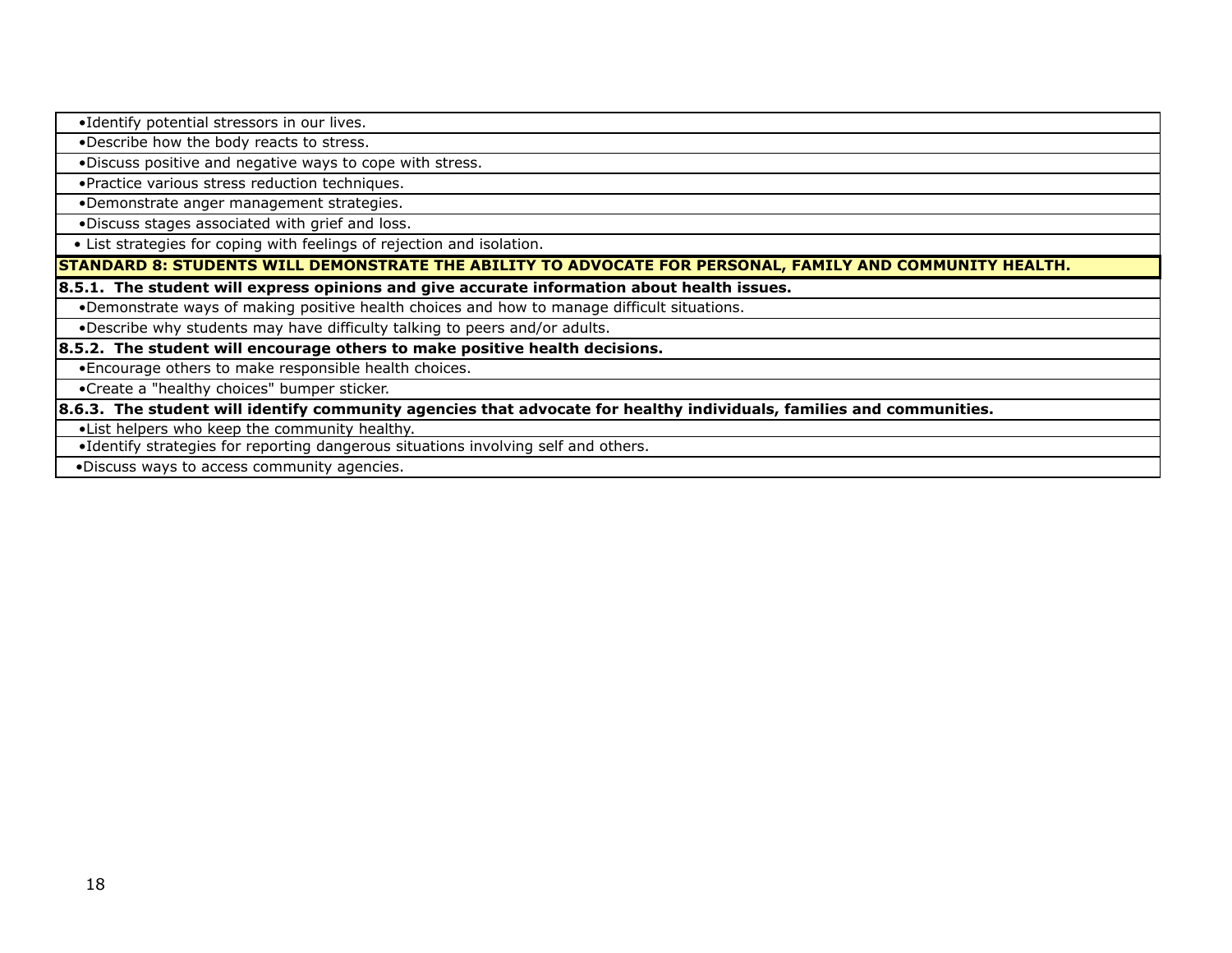## **6TH-8TH GRADE HEALTH STANDARDS/OUTCOMES/ACTIVITIES**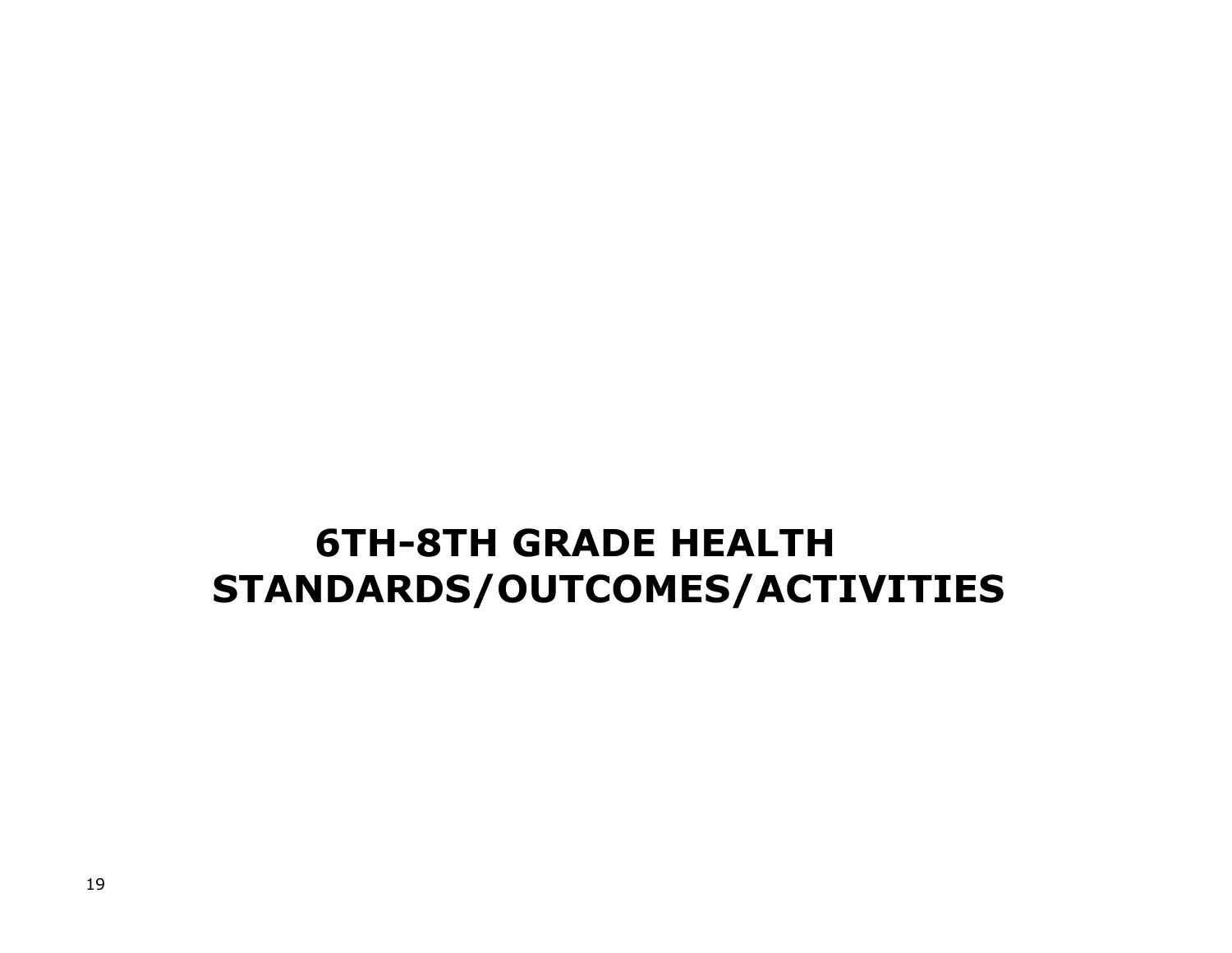### **SIXTH-EIGHTH GRADE STANDARDS/PERFORMANCE INDICATORS/OUTCOMES/ACTIVITIES AT THE END OF EIGHTH GRADE, MINNEAPOLIS PUBLIC SCHOOL STUDENTS WILL:**

#### **STANDARD 1: STUDENTS WILL COMPREHEND CONCEPTS RELATED TO HEALTH PROMOTION AND DISEASE PREVENTION TO ENHANCE HEALTH.**

**1.8.1. The student will analyze the relationship between positive health behaviors and the prevention of injury, illness, disease and premature death.**

•Predict the results of healthy eating.

•Relate healthy eating patterns to growth and development.

•Discuss food selections that reduce the risk of disease.

•Describe the changes in dietary needs during adolescence.

•Analyze and compare nutrition labeling (serving size, calories, total fat, sodium, etc.).

•Plan a nutritious meal.

•Evaluate calories consumed and calories expended and how these relate to weight control.

•Explain how exercise and food choices can be a benefit to personal health.

•Create a list of favorite snack foods; compare the cost and nutritional value of each.

•Investigate fast food restaurants in the area, make a menu of healthy food from each and explain why they are healthy.

•Discuss the consequences of certain eating disorders ( under-eating or over-eating).

•Discuss how eating disorders develop, affect overall health and may lead to death.

•Create a list of health care providers who can assist with eating-related health issues.

•Identify the physical and emotional effects of short term and long term drug abuse.

•Develop resources, strategies and tools to remain drug-free.

•Identify resources for help with substance abuse.

•Discuss the role of genetic tendencies in alcoholism.

•Analyze the incidence of drug abuse among adolescents and how it can be reduced.

•Discuss the rules and laws regarding illegal use of ATOD and the impact on a teenager's life.

•Discuss the developmental process of adolescence.

•Identify factors that affect growth and development; discuss which factors can be altered and which ones cannot change.

•Define sexual responsibility.

•Define sexual abstinence.

•Discuss the difference between being biologically ready for sex and reproduction and being socially, emotionally and financially ready.

•Define conception and contraception.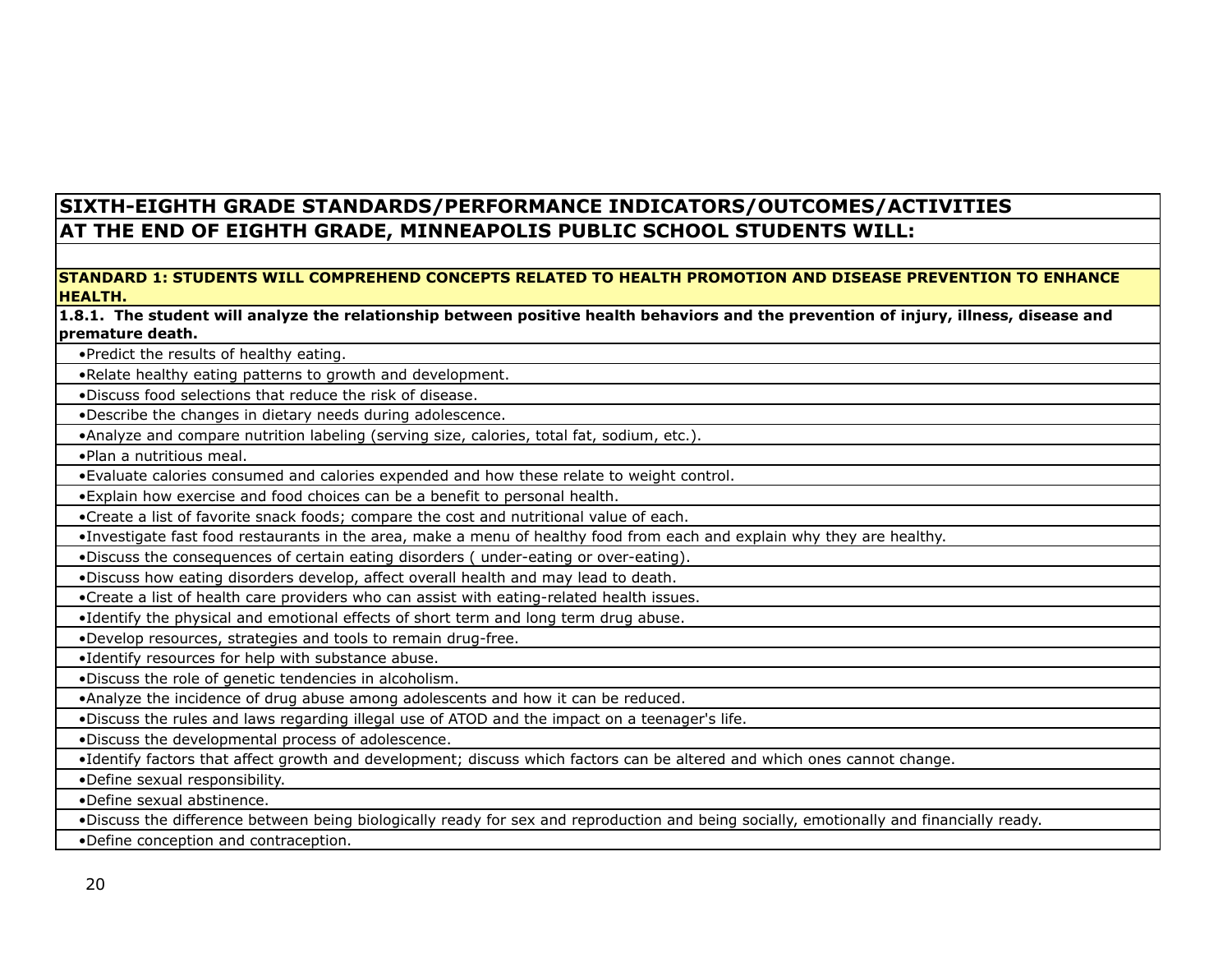•Discuss cost, potential side effects and availability of various contraceptive devices and techniques.

•Discuss the potential risks of engaging in unprotected sexual activity (pregnancy, STIs, HIV, AIDS).

•Identify and describe gender identity.

•Discuss the factors that may lead to adolescent pregnancy cultural expectations, sexual abuse, sexual/gender identity issues, etc.).

•Identify messages within our culture about teen-parenting, marriage and adolescent sexuality.

 **1.8.2. The student will describe how health is influenced by the interaction of body systems.**

•Define the basic structure and functions of the body systems.

•Review and discuss the relationship of growth to physical changes in puberty.

•Discuss body types as possible indicators of health or disease.

•Define scoliosis and discuss the need for screening.

**1.8.3. The student will describe the interrelationships of physical, mental, emotional and social health in adolescence.**

•Discuss how self-concept affects relationships.

•Identify signs and symptoms of mental health problems.

•Discuss when and how to seek help with mental health issues.

•Identify community and school resources available for mental health issues.

•Identify symptoms of depression and other mental health issues.

•Describe danger signals related to suicide.

**1.8.4. The student will identify ways to reduce risks related to communicable and other diseases.**

•Describe how lifestyle, pathogens, family history and other risk factors are related to cause/ prevention of disease/health problems.

•Take a personal wellness inventory and make an action plan for improvement.

•Identify ways to reduce the risk of health problems.

•Discuss the benefits of choosing abstinence.

•Discuss the role of abstinence as a way to protect against STIs, HIV and unwanted pregnancy.

•Identify the consequences of unprotected sexual activity (pregnancy, STIs, HIV, etc.).

•Discuss the transmission, symptoms, treatment and prevention of STIs.

•Discuss behaviors that can put people at risk for unwanted pregnancy and STIs.

•Describe personal responsibility when diagnosed with an STI.

•Recognize threatening or uncomfortable sexual situations and how to react to them.

•Research the impact of lifestyle choices on various diseases (Type II Diabetes, hypertension, heart disease, depression, etc.).

•Brainstorm ways to deal with anger and express feelings.

#### **1.8.5. The student will identify ways to reduce risks related to adolescent injuries.**

•Identify dangers in the immediate environment and how to respond to them.

•Investigate common sports injuries and ways to prevent them.

•List ways to prevent common childhood injuries.

**1.8.6. The student will describe situations that require professional health services.**

•Discuss reasons to visit a physician.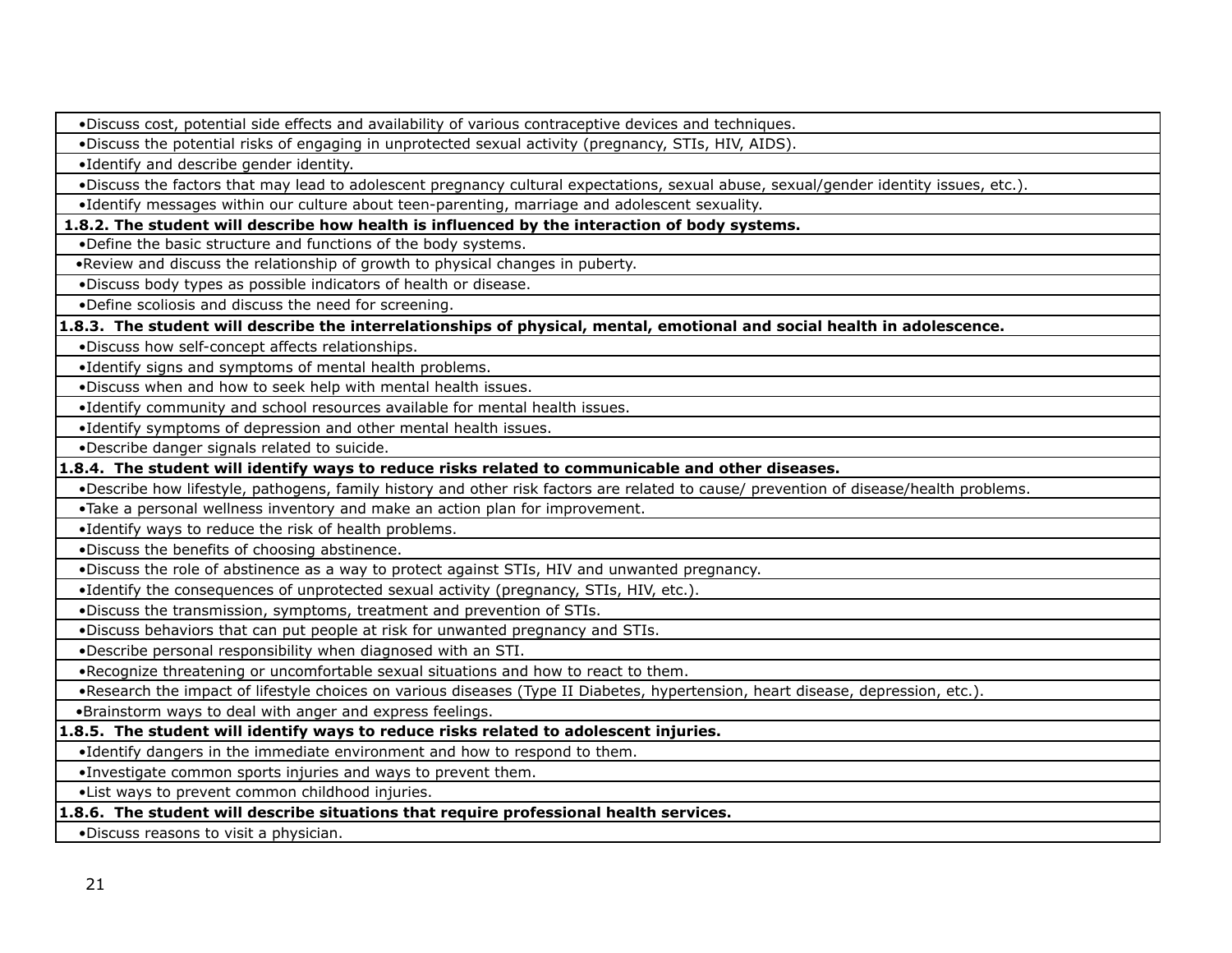•Compare and contrast reasons an individual should visit the medical clinic, urgent care or ER, and the costs related to each.

•Discuss when professional care is needed for a sports injury.

#### **STANDARD 2: STUDENTS WILL ANALYZE THE INFLUENCE OF FAMILY, PEERS, CULTURE, MEDIA, TECHNOLOGY AND OTHER FACTORS ON HEALTH BEHAVIORS.**

**2.8.1. The student will describe how the family and peers influence the health of individuals.**

•Discuss how hereditary factors influence present health.

•Interview family members about family health history.

•Discuss the positive and negative influences a family can have on personal health choices.

•Identify factors that can affect health (heredity, environment, disease, etc.) and discuss those that can be changed.

•Describe how peers influence the health of individuals.

•Define peer pressure.

•List refusal techniques that reduce negative peer pressure and aggressive behavior.

•List health myths that may be communicated by a friend or peer.

•Explore critical thinking skills in dealing with peer influences.

•Explain the consequences of being a member of a gang.

**2.8.2. The student will describe a variety of family structures and demonstrate an appreciation for the unique qualities of diverse families.**

•Describe the variety of family structures that exist in the community.

•List some common family traits.

•List some qualities of a healthy family.

•Identify different responsibilities, roles, cultural celebrations, traditions within families.

•List some problems various families might face.

•Describe benefits and challenges of a diverse society.

•Demonstrate ways to show respect for differences (age, race, gender, physical, cultural, religious, learning styles, etc.).

•Identify family behaviors that strengthen individual behaviors.

•Discuss how a family can help in making healthy choices.

**2.8.3. The student will describe the influence of cultural beliefs on health behaviors and the use of health services by individuals and families.**

•Discuss how cultural differences can influence family health issues within a diverse society.

•Research how health practices differ based on cultural influences.

•Understand how culture and economics impact one's health care choices.

•Compare life expectancies in various cultures and speculate reasons for differences.

•Identify messages within our culture on adolescent sexuality, teen parenting, marriage.

•Research dating and marriage customs in various cultures.

•Discuss coming of age rituals and marriage customs of another culture.

**2.8.4. The student will analyze the influence of technology and the media on personal and family health.**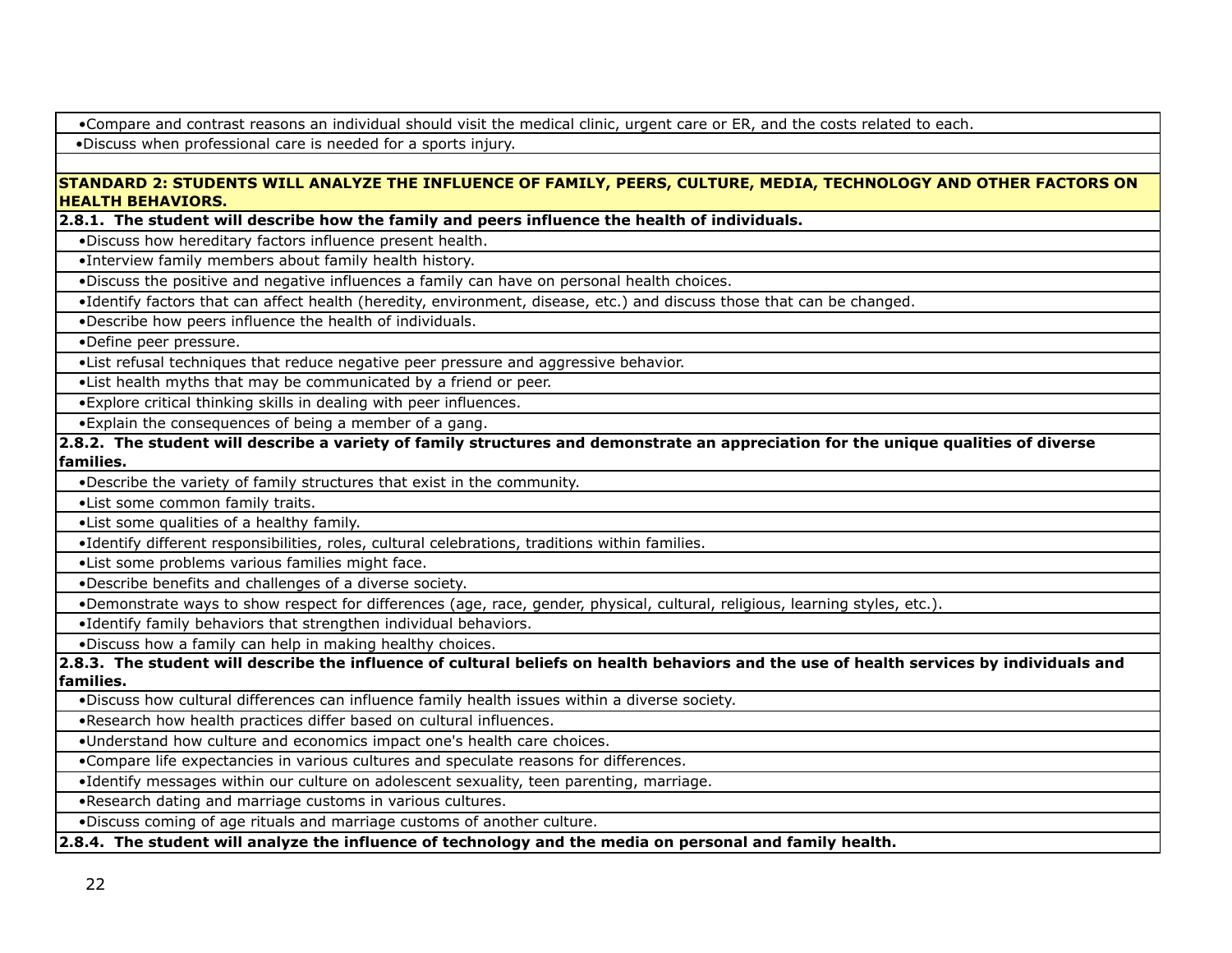•Describe the dangers associated with the internet.

•Define and list the consequences of cyber-bullying, stalking and other internet issues.

•Create a student handbook on internet safety.

•Describe how technological advances influence health maintenance and disease prevention decisions.

•Explore technological tools to exchange ideas and information about health.

•Compare and contrast various medical technologies.

•Ask a diabetic to speak with the class about their disease and explain how technology advances have improved their quality of life.

•Use critical thinking skills to analyze marketing and advertising techniques.

•Check the claims that ads make and find additional information to check validity.

**2.8.5. The student will analyze how information from peers can influence health.**

•Discuss the ways peer pressure can affect decision-making.

•Role play situations with peers in which pressure to conform is used.

•Explore critical thinking skills in dealing with peer influences.

#### **2.8.6. The student will describe how the school and community can impact personal health behaviors.**

• Describe school and community resources for health problem situations and healthy living.

•Describe how to seek help for health problems and learn about prevention at school and in the community.

#### **2.8.7. The student will describe how health risk behaviors can influence the likelihood of engaging in unhealthy behaviors.**

•Explain the relationship between positive health behaviors and prevention of injury, illness, disease and premature death.

•Apply strategies to reduce risks of harm to self and others (guns, knives, other weapons).

•Describe in concrete terms what it means to be self protective ( personal safety plan).

•Utilizing scenarios, recognize safe or risky behaviors in relationships.

•Write a report about a common disease associated with lifestyle choices.

•Explain the consequences of certain eating disorders (e.g. under-eating or over-eating).

•Interview family members about health-related components of being physically fit.

**2.8.8. The student will explain the influence of personal values and beliefs on individual health practices and behaviors.**

•Demonstrate how positive values can help resist pressure to experiment with drugs.

•Explain how a personal belief can influence a health decision.

#### **STANDARD 3: STUDENTS WILL DEMONSTRATE THE ABILITY TO ACCESS VALID INFORMATION AND PRODUCTS AND SERVICES TO ENHANCE HEALTH.**

**3.8.1. The student will access valid health information from home, school and community.**

•Inventory family medicines noting purpose, expiration date, cost, etc.

•Research the sodium content of various processed foods; discuss how differences may impact choice.

•Maintain a list of where to obtain accurate information on sexual issues and reproduction.

**3.8.2. The student will demonstrate and apply basic first aid and safety strategies.**

•Use emergency and first aid information, procedures and products.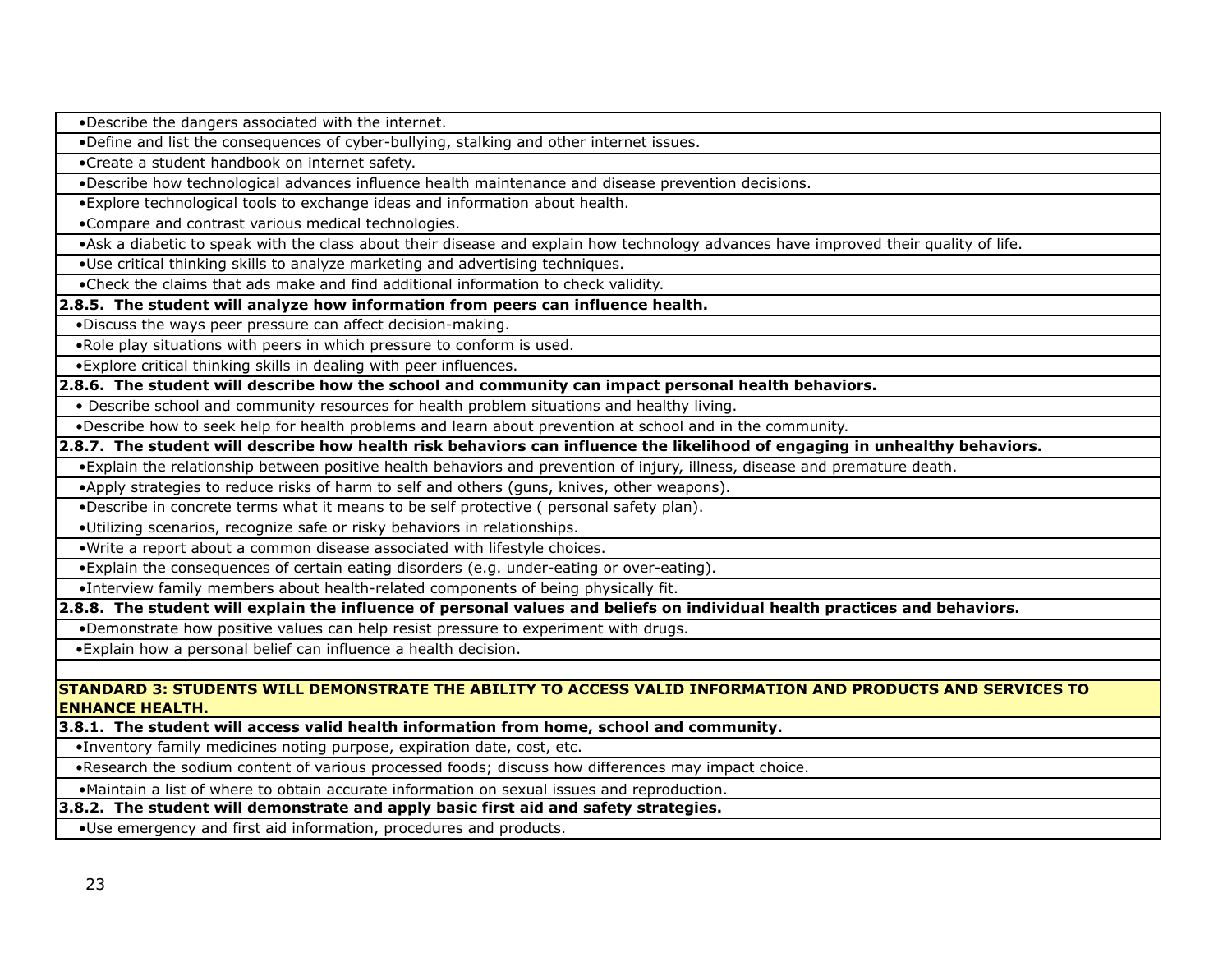•Demonstrate preventative safety strategies (helmet use, poison information, etc.).

•Demonstrate basic first aid strategies for various emergencies.

•Defend preventative safety strategies (helmet use, poisons information, etc.).

**3.8.3. The student will analyze the validity of health information, products and services.**

•Identify common advertising techniques.

•Analyze common cigarette and alcohol ads.

•Use critical thinking skills to analyze marketing and advertising techniques.

•Explain the concepts of quackery, validity and reliability.

•Research unregulated products.

**3.8.4. The student will determine the accessibility of products that enhance health.**

•Develop a health resource map of community and school.

•Describe health insurance, how it is obtained, how it works and what costs it covers.

•Describe the relationship of values, socioeconomic factors and cultural influences in the selection of health care services and products.

**3.8.5. The students will locate valid and reliable health products and services.** 

•Identify community resources that are available to assist individuals and families with various health problems.

•Evaluate factors that influence personal use of health products.

•Identify various emergency situations and the resources available for help.

•Identify health concerns that require collaborative decision-making.

**STANDARD 4: STUDENTS WILL DEMONSTRATE THE ABILITY TO USE INTERPERSONAL COMMUNICATION SKILLS TO ENHANCE HEALTH AND AVOID OR REDUCE HEALTH RISKS.**

**4.8.1. The student will apply effective verbal and nonverbal communication skills to enhance health.**

•Explain the difference between verbal and nonverbal communication and how it is used in our society.

•Explain how the "silent treatment" affects communication.

•Describe assertive, aggressive and abusive communication styles.

**4.8.2.The student will demonstrate how effective listening skills enhance interpersonal communication.**

•Demonstrate effective nonverbal indicators of attentive listening.

•Role play the negative results of inattentive listening.

•Describe how attentive listening affects peer relationships positively.

**4.8.3. The student will demonstrate refusal and negotiation skills to avoid or reduce health risks.**

•Practice refusal skills and effective communication in role-play situations.

•Recognize signs of violence directed at others.

•Describe action plans that can be used to cope with individuals exhibiting dangerous behaviors.

•Role play effective ways to cope with risky situations.

#### **4.8.4. The student will demonstrate how to ask for assistance to enhance the health of self and others.**

•Create examples of "I" statements and discuss assertiveness techniques with friends/peers.

•Practice communication techniques that can improve family life (e.g., talking openly with parents about problems).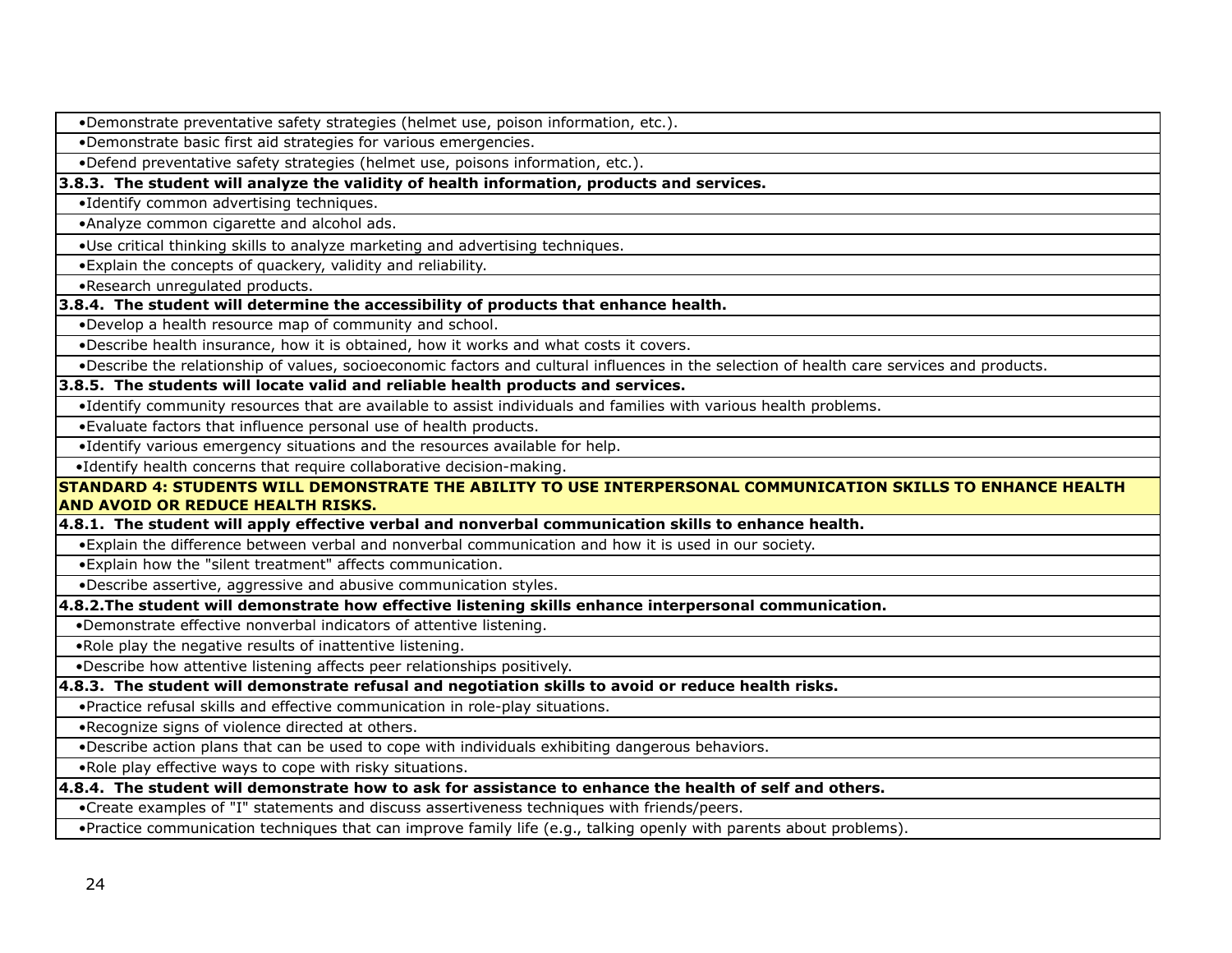•Determine resources for help with health issues.

•Determine resources for help when witnessing bullying, abuse, or other harmful behaviors.

•Role play asking for help in threatening situations.

**4.8.5. The student will define, discuss and demonstrate healthy relationship skills.**

•Define and discuss what healthy boundaries are.

•Demonstrate and/or describe appropriate care-giving skills such as setting boundaries, creating safe environments and building trust.

•Describe respectful/disrespectful behaviors.

•Explain the importance of showing respect for the feelings, rights and property of others.

•Brainstorm ways to eliminate name-calling in schools and how to promote kindness.

•Define bullying and its impact on the victim and the perpetrator.

•Define date rape/sexual violence and describe how to get help if this happens.

•List the legal ramifications if convicted of date rape or sexual violence as a juvenile or adult.

•Describe how cultural influences impact relationships.

#### **4.8.6. The student will demonstrate effective conflict management or resolution skills.**

•Identify situations that can lead to conflict among students.

•Compare and contrast violent and non-violent means of solving conflicts.

•Identify the various conflict styles (the button-pusher, the time bomb, the sulkers, etc.).

•Discuss strategies for dealing with each conflict style.

•Create examples of "I" statements and discuss assertiveness techniques with friends/peers.

#### **STANDARD 5: STUDENTS WILL DEMONSTRATE THE ABILITY THE ABILITY TO USE DECISION-MAKING SKILLS TO ENHANCE HEALTH.**

#### **5.8.1. The student will identify circumstances that can help or hinder healthy decision making.**

•Perform a group conformity experiment to demonstrate that individuals tend to be influenced by the judgment of a group.

•Define "power" and "abuses of power".

•Administer a secret ballot to determine if classmates have been pressured to try alcohol.

•Analyze the data and make recommendations for strategies to help adolescents resist such pressures.

**5.8.2. The student will analyze when health-related situations require the application of a thoughtful decision-making process.**

•Show a decision-making model and explain how decisions are made.

•Examine various health scenarios and predict the consequences of each behavior.

•Analyze how healthy decision-making can impact health maintenance and disease prevention (smoking, chemical use, sexual activity)

#### **5.8.3. The student will distinguish between healthy and unhealthy alternatives to health-related issues or problems and predict the short term and long term consequences.**

•Role play various situations to practice the ability to make safe, legal and healthy decisions.

**5.8.4. The student will choose healthy alternatives over unhealthy alternatives when making a decision.**

•Identify the importance of self-responsibility in making health decisions.

•Role play various health-related situations in which a healthy decision will have an impact on health.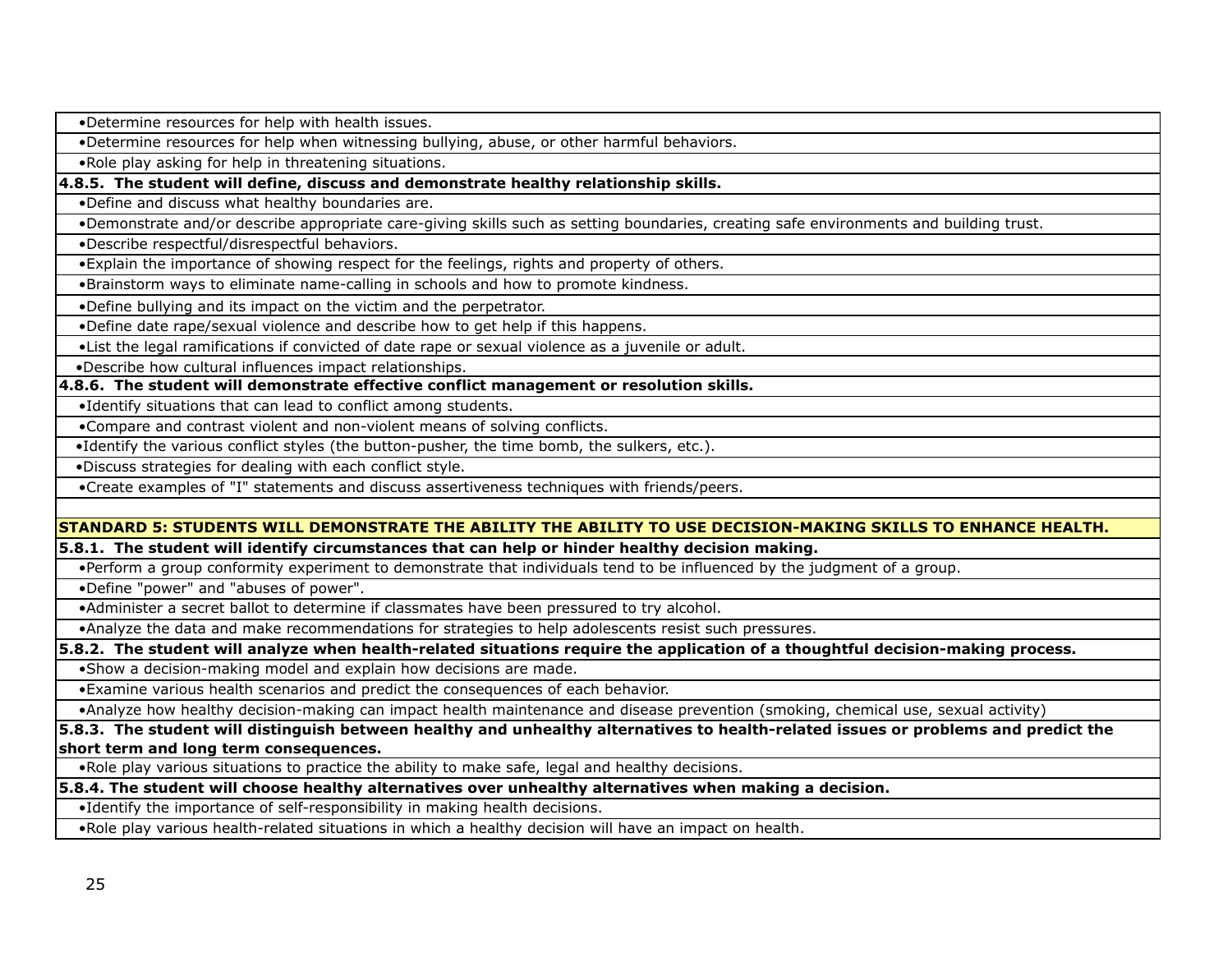**5.8.5. The student will analyze the outcomes of a health-related decision.**

•Evaluate emergency situations using critical thinking skills to make appropriate first aid decisions.

•Evaluate the responsibility of each person to ensure lifelong health with regard to sexual health and behaviors.

**5.8.6. The student will distinguish between individual or collaborative decision-making and the appropriate situations for each.** 

•Work together to solve a situation facing the school; apply the decision-making process.

•Assess positive and negative strategies the school /community could use to improve the school environment; create a plan of action.

•Describe how to obtain help in high risk situations ( drunk or drugged driver, violent arguments, etc.).

**STANDARD 6: STUDENTS WILL DEMONSTRATE THE ABILITY THE ABILITY TO USE GOAL-SETTING SKILLS TO ENHANCE HEALTH.**

**6.8.1. The student will develop a goal to adopt, maintain or improve a personal health practice.**

•Develop a plan that addresses personal strengths, needs and health risks.

•Identify tasks that have been mastered and tasks that need improvement.

•Brainstorm ideas for a peak workout with warm up/ cool down activities.

•Set realistic goals to achieve a healthy energy balance in eating habits.

• Set goals that reduce stress.

#### **6.8.2. The student will describe how personal health goals can vary with changing abilities, priorities and responsibilities.**

•Interview different generations regarding their health goals at age 25 and compare with current health status.

•Write a paragraph about an achieved goal and state reasons for success priorities, responsibilities, abilities, changing information, etc.).

#### **6.8.3. The student will assess personal health practices.**

•Analyze a personal health assessment to determine health strategies and risks.

•Write a short essay on why individuals should take responsibility for their own health.

•Predict how personal responsibility for health will change as you get older.

**6.8.4. The student will apply strategies and skills needed to attain a personal health goal.**

•Choose a personal health goal (increase exercise/change eating habits/decrease risky behavior);track progress toward meeting the goal.

•Create and participate in a sample workout utilizing the FITT elements.

•Choose a personal grooming task to improve.

**STANDARD 7: STUDENTS WILL DEMONSTRATE THE ABILITY TO PRACTICE HEALTH-ENHANCING BEHAVIORS AND AVOID OR REDUCE HEALTH RISKS.**

**7.8.1. The student will explain the importance of assuming responsibility for personal health behaviors.**

•Develop a plan that addresses personal strengths, needs and health risks.

•Predict how positive health decisions will impact personal health.

•Log personal health behaviors and evaluate influences on behaviors and the results/effects of those behaviors.

•Explain cost, availability, proper use, and protective factors of safety equipment.

**7.8.2. The student will describe the relationship between environmental health and personal health.** 

•Define pollution and describe how it affects the environment, and what that means for future generations.

•Give examples of the 3 R's (reduce, reuse, recycle).

•Describe healthy vs. unhealthy environments (air, water, noise, pollution, etc.).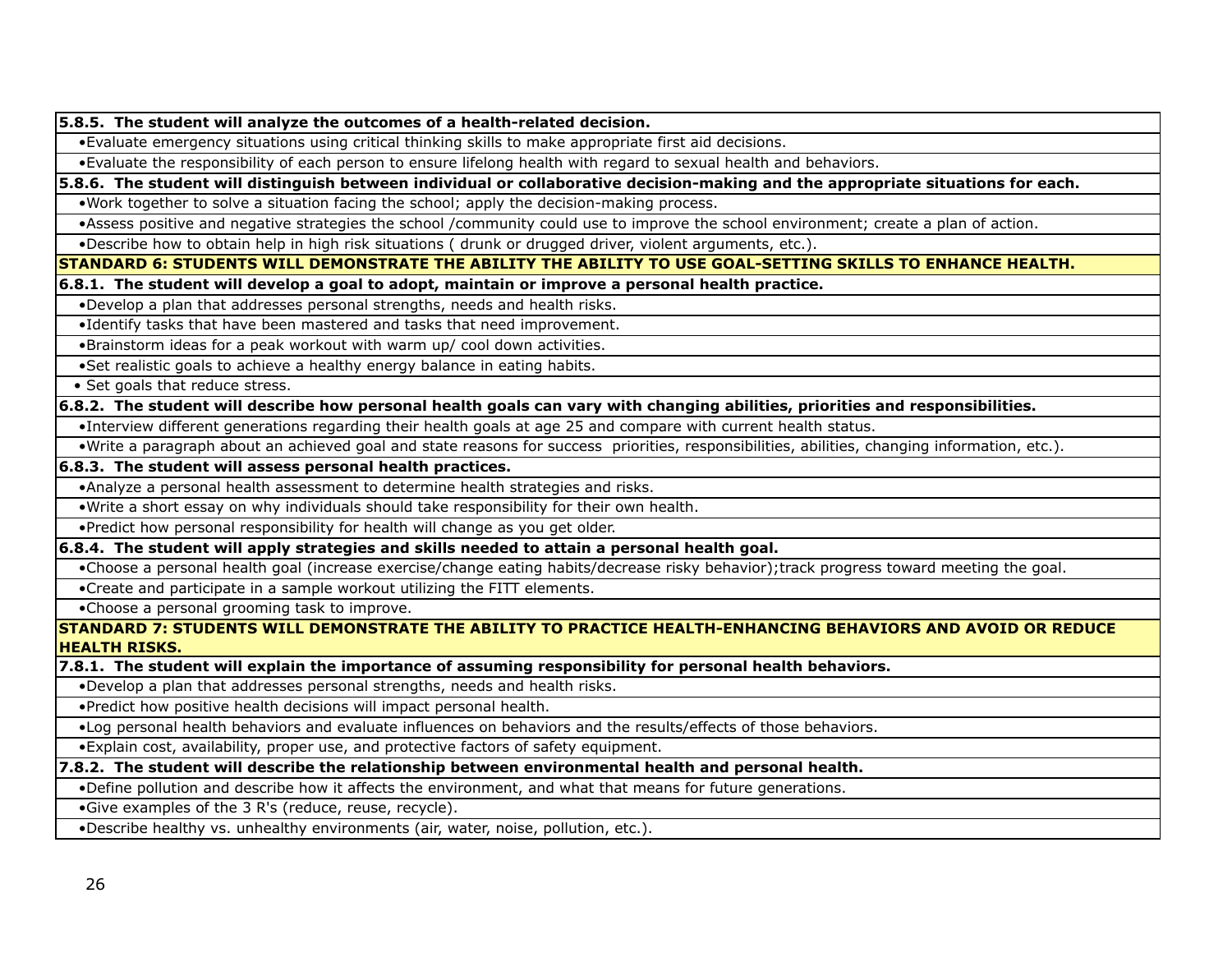•List environmental laws.

•Identify community resources and discuss community action regarding environmental issues.

•Create a list of fragrances that could impact students/teachers in a school environment.

•Discuss how fragrances can affect health.

#### **7.8.3. The student will demonstrate a variety of healthy practices that will maintain or improve personal health and the health of others.**

•Distinguish between risk factors and responsible behaviors with regard to disease and injury prevention.

•Create a health behavior contract; review the contract with a parent or guardian.

•Brainstorm a list of health risks unique to your community and develop strategies to protect against these risk factors.

#### **7.8.4. The student will demonstrate and apply behaviors that avoid or reduce health risks to self and others.**

•Identify behaviors that reduce the risk of adolescent health problems.

•Analyze a personal health assessment to determine health strategies and risks.

•Evaluate the process used in solving a problem.

•Analyze the risks and benefits of confronting a potentially violent person.

•Create a pamphlet about risky behaviors and preventions.

•Design and present a lesson for elementary students on safety.

#### **7.8.5. The student will demonstrate and apply strategies to manage stress.**

•Describe methods of stress management.

•Recognize when it is time to get help to ease stress.

•Define and give examples of individual resiliency.

•Demonstrate strategies to manage stress.

•Describe the general adaptation syndrome (alarm, resistance, exhaustion).

•Analyze healthy and unhealthy stress reducers (e.g. chemical use, exercise, deep breathing, etc.).

#### **STANDARD 8: STUDENTS WILL DEMONSTRATE THE ABILITY TO ADVOCATE FOR PERSONAL, FAMILY AND COMMUNITY HEALTH.**

**8.8.1. The student will state a health-enhancing position on a topic and support it with accurate information.**

•Select appropriate resources in the community that provide prevention, intervention and treatment of health-related problems.

•Select a topic and analyze the information presented through a variety of media and resources.

•Research a "fad" diet and analyze its long term effectiveness.

•Compile a list of recommendations to make the school a safer place; present the recommendations to a group for evaluation.

**8.8.2. The student will demonstrate how to influence and support others to make positive health choices.**

•Apply the skill of being a supportive friend to help someone make a healthy choice.

•Describe the effects of honest and open communication on family and friends.

•Contribute to the development of a supportive climate in a group.

•Evaluate positive choices for self and others.

•Decide what to do about a friend who is involved in risky behaviors.

•Explore volunteer opportunities in the health-related professions and how these jobs meet the needs of health consumers.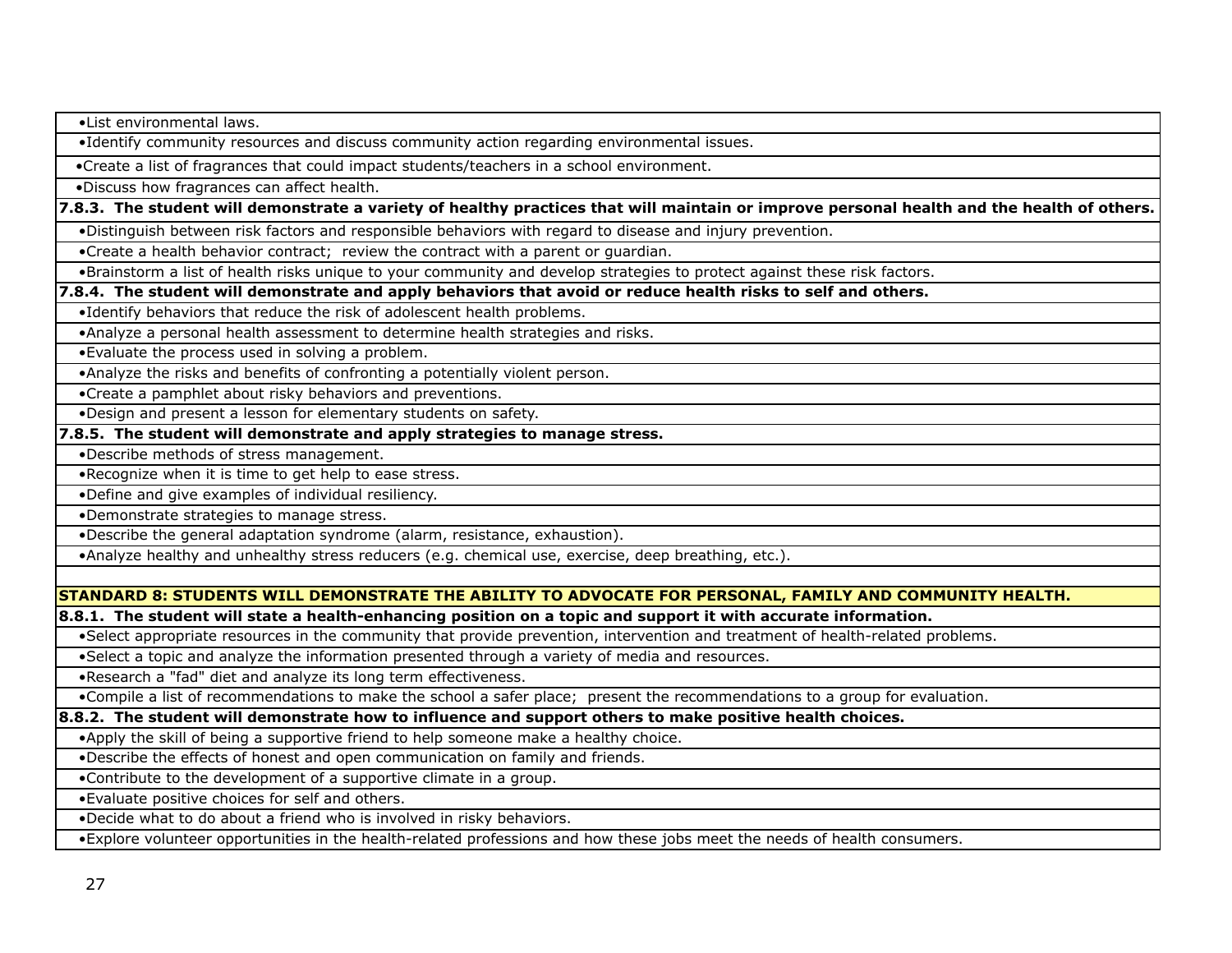•Explore career opportunities in the health-related professions and how these jobs meet the needs of health consumers.

**8.8.3. The students will work cooperatively to advocate for healthy individuals, families and schools.**

•Describe ways school support groups, mentors and community agencies help individuals, families, and community.

•Utilize resources from home, school and community that provide valid health information.

•List resources available to support family living in the community (parks, social services, businesses, etc.).

•Role play the development of a Welcome Wagon for the community.; identify health information that should be given to a new families.

**8.8.4. The student will identify ways that health messages and communication techniques can be altered for different audiences.**

•Choose a current health issue, create educational materials on the topic and present to a targeted audience.

•Demonstrate how you would alter a presentation for a different audience.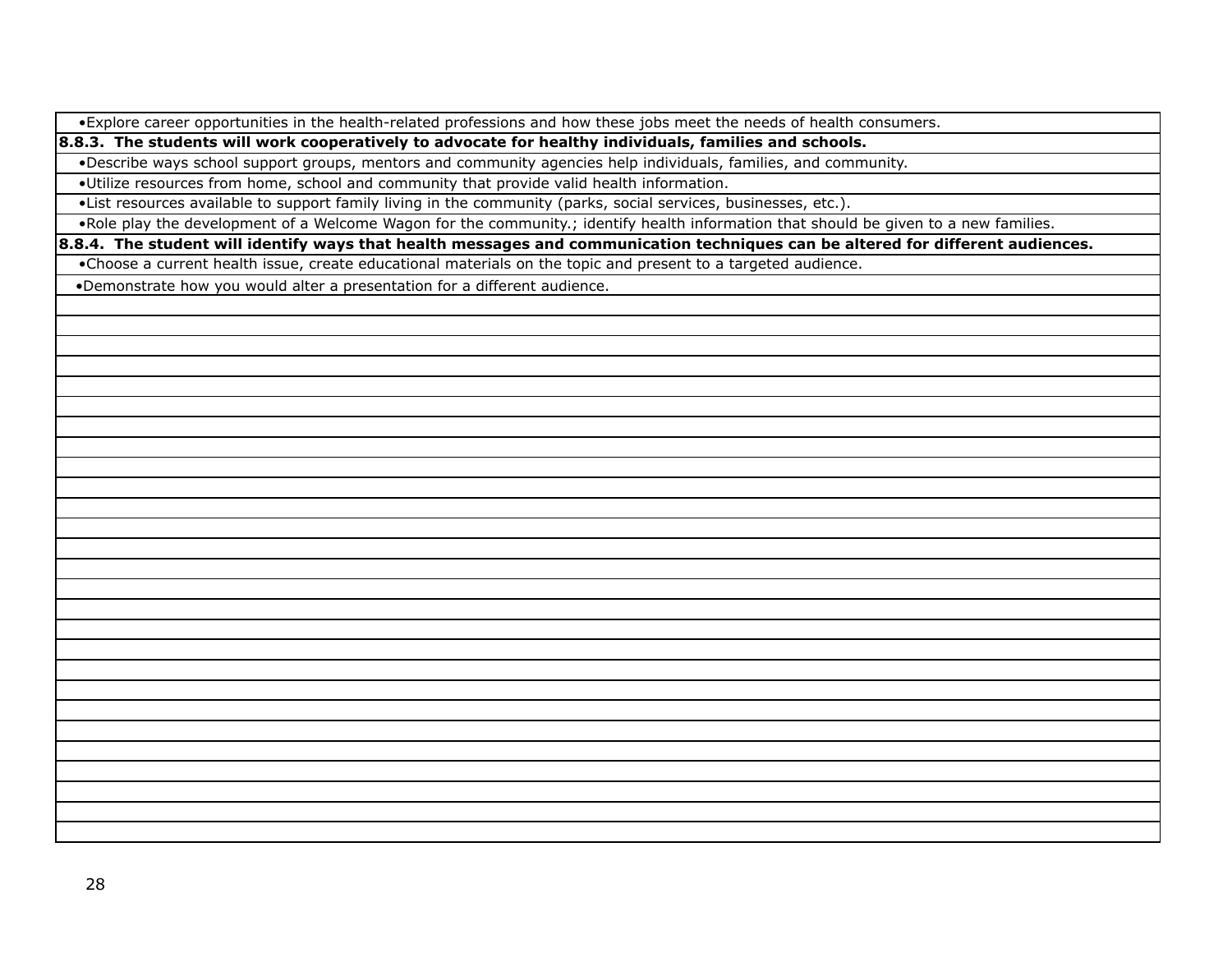# **9TH-12TH GRADE HEALTH STANDARDS/OUTCOMES/ACTIVITIES**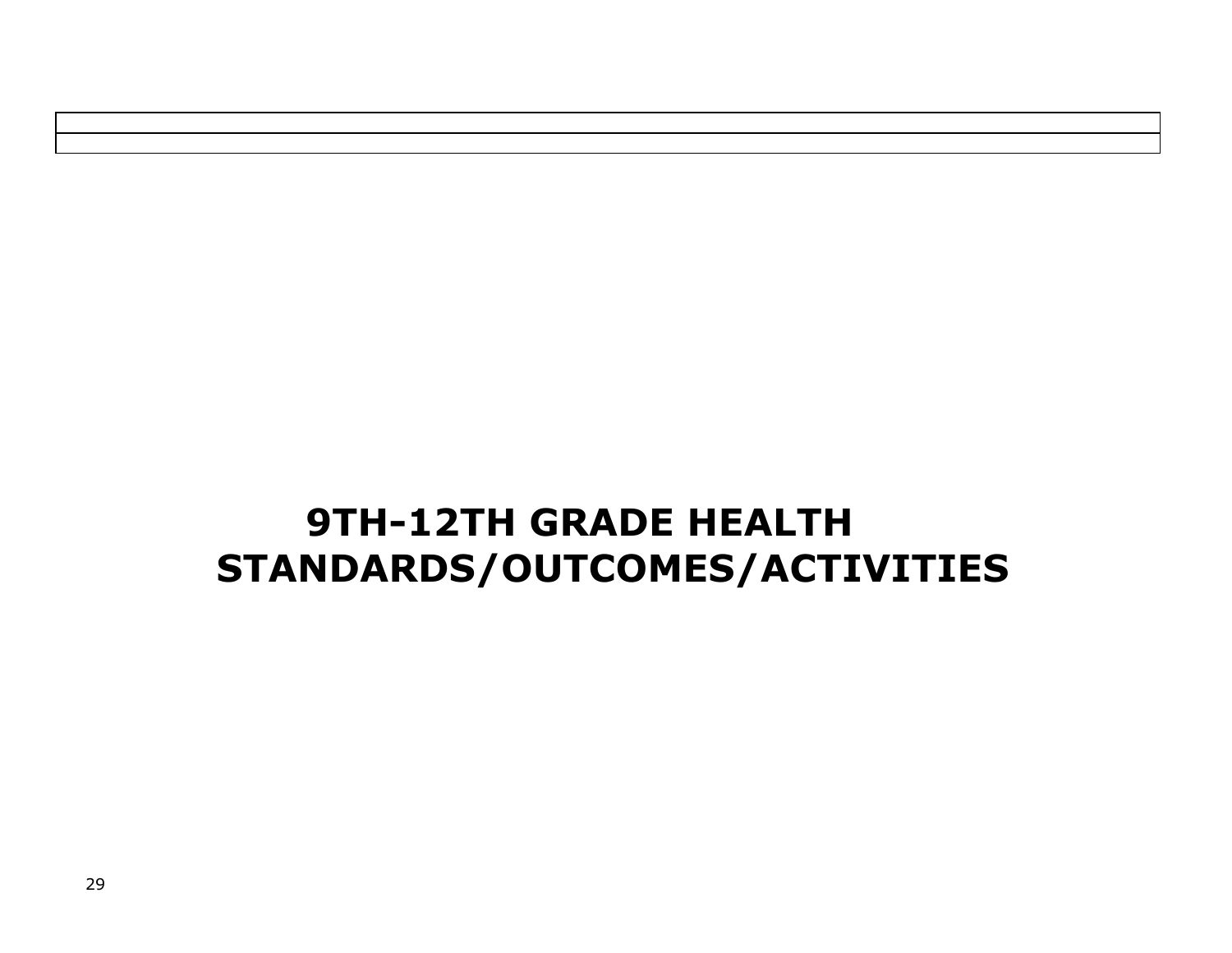### **NINE- TWELFTH GRADE STANDARDS/PERFORMANCE INDICATORS/OUTCOMES/ACTIVITIES AT THE END OF TWELFTH GRADE, MINNEAPOLIS PUBLIC SCHOOL STUDENTS WILL:**

#### **STANDARD 1 STUDENTS WILL COMPREHEND CONCEPTS RELATED TO HEALTH PROMOTION AND DISEASE PREVENTION TO ENHANCE HEALTH.**

#### **1.12.1. The student will predict how healthy behaviors affect health status.**

•Determine the impact of history and current practices on the development of a healthy lifestyle.

•Recognize problems related to healthy system functioning encountered in daily living situations.

•Identify current health problems and practices that impact healthy living.

•Organize information regarding the influence of nutrients on the body systems and body composition.

•Analyze food labels to interpret nutrient value.

•Explain the relationship between nutrition and disease.

•Plan a diet and fitness program based on the relationship between food intake and exercise in weight management.

•Analyze factors that influence dietary choices (lifestyle, ethnicity, family, etc).

•Identify factors that influence personal decisions to use illegal drugs or abstain from their use.

•Analyze the consequences of drug use and abuse on the body systems.

•Examine the influence of the media in the use of ATOD.

•Identify, analyze and evaluate drug-related issues and predict long term consequences.

•Present opinions and arguments about the effects of ATOD.

•Evaluate personal risk for chemical dependency based upon personal, family and environmental factors.

•Evaluate information to determine a cause and effect relationship between alcohol use and personal safety and health.

•Create a prosecution in a mock trial setting for alcohol related situations. Present the cases in a mock trial for a jury.

**1.12.2. The student will explain the impact of personal health behaviors on the functions of body systems.**

•Describe how diseases, disorders and disabilities affect body systems.

•Explain how health is influenced by the interaction of body systems.

•Apply knowledge of the interrelationship of body systems to predict health problems that could occur as a result of dysfunction.

•Use a variety of resources and technologies to describe the structure, functions and interaction of various body systems.

•Research a body system, including: care needed for each system/the consequences of no care/diseases associated with that system.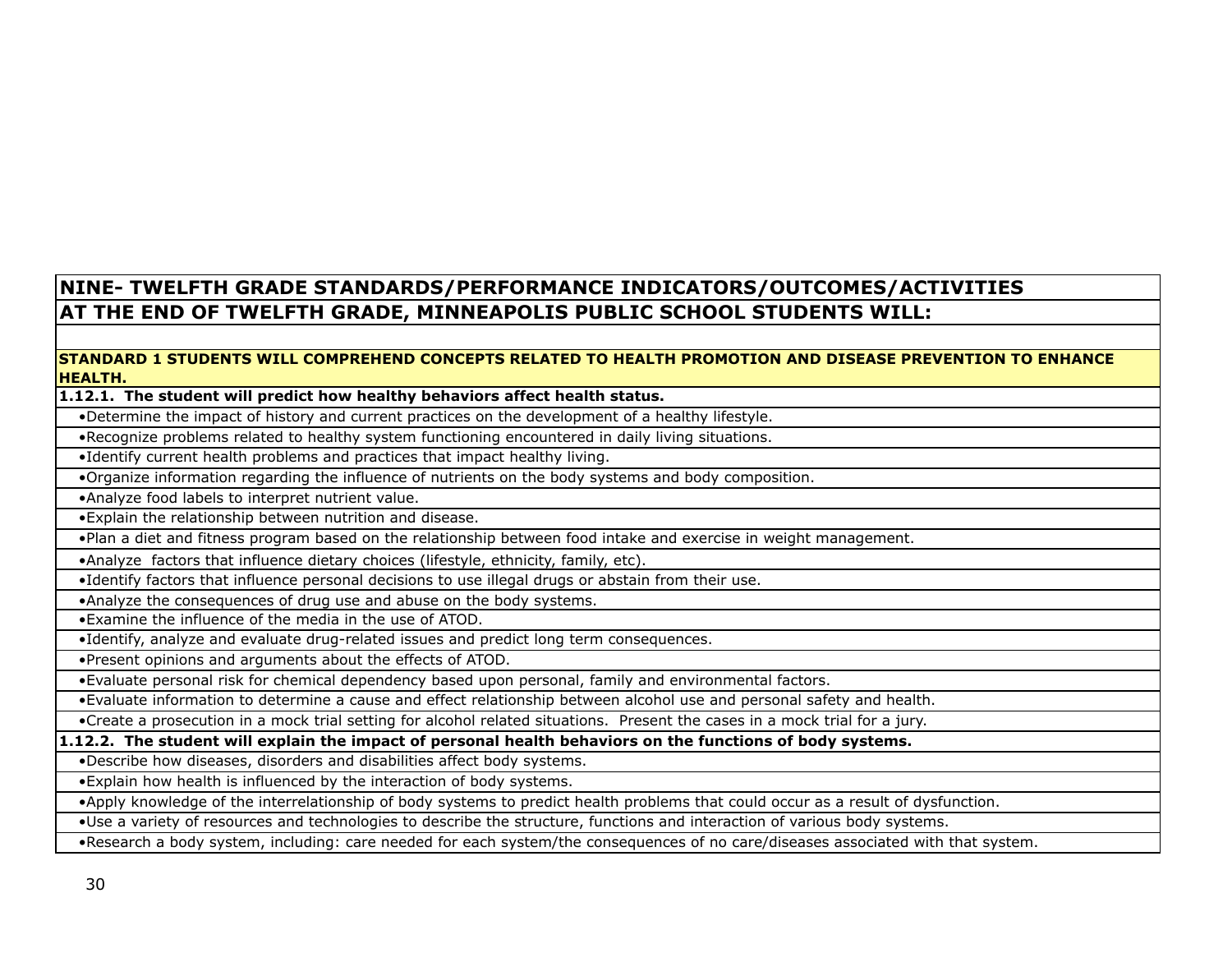•Select and apply self-assessment techniques for early detection and treatment (self breast exams, testicular exams and pelvic exams).

•Analyze issues of teen pregnancy, considering the physical, social, emotional and economic effect on the teen parents and family.

•Investigate factors that affect a male or female's reproductive health (STI's, unintended pregnancy, self exams).

•Give evidence that abstinence is the most effective method of preventing STIs, HIV and unwanted pregnancy.

•Describe the emotional, physical and social benefits of teen sexual abstinence.

•Develop a comparison chart with effectiveness/side effects/complications/social considerations of various methods of contraception.

•Use the decision-making process to make informed choices regarding abstinence and contraception.

**1.12.3. The student will describe the interrelationships of physical, mental, emotional and social health through young adulthood.**

•Perform an assessment task to determine emotional health.

•Identify characteristics of an emotionally healthy person.

•List emotional health issues (depression, self-concept, stress, etc.)

•Describe how help could be obtained for a friend who is suicidal.

•Identify emotional health problems and strategies to deal with them

•Describe how mental illness affects the individual, family, community and others.

•Identify and describe various addictions (gambling, internet, alcohol, ATOD, etc.) and strategies for dealing with them.

•Analyze the physical, mental, emotional, and social needs during life stages by creating a timeline/bulletin board/article.

**1.12.4. Analyze how the family, peers, community and environment influence individual and public health.**

•Read and summarize the Americans with Disabilities Act.

•Describe how this law demonstrates the influence of the community and the environment on individual and public health.

•Investigate environmental problems in schools and communities.

•Generate ideas on how to persuade families and communities to be more environmentally healthy.

#### **1.12. 5. The student will analyze susceptibility to injury and illness as a result of engaging in unhealthy behaviors.**

•Describe how chronic diseases can be prevented/reduced by risk assessment/disease management/early treatment/ lifestyle changes.

•Evaluate how HIV/AIDS affects an individual's personal, social and economic well-being.

•Identify the patterns of transmission, cause, treatment and prevention of STIs.

•Discuss the history of disease prevention, diagnosis, treatment and its effect on our present understanding and treatment of diseases.

•Evaluate historical and current medical contributions to disease prevention; project future needs.

•Examine a mental or physical illness that may lead to death and discuss strategies for prevention and treatment.

•Research five diseases and discuss how to delay the onset of the disease and/or reduce the risk of contracting the diseases.

#### **1.12.6. The student will analyze situations requiring professional health services.**

•Discuss the role of various health care providers in dealing with situations requiring health care.

•Explore career opportunities in the health/fitness area.

•Determine interests, opportunities and academic preparation necessary for various health-related careers.

•Develop critical decision-making skills in choosing and evaluating health care services.

•Discuss cost and access in various health services across a diverse community.

•Analyze and create strategies for accessing services across a diverse community.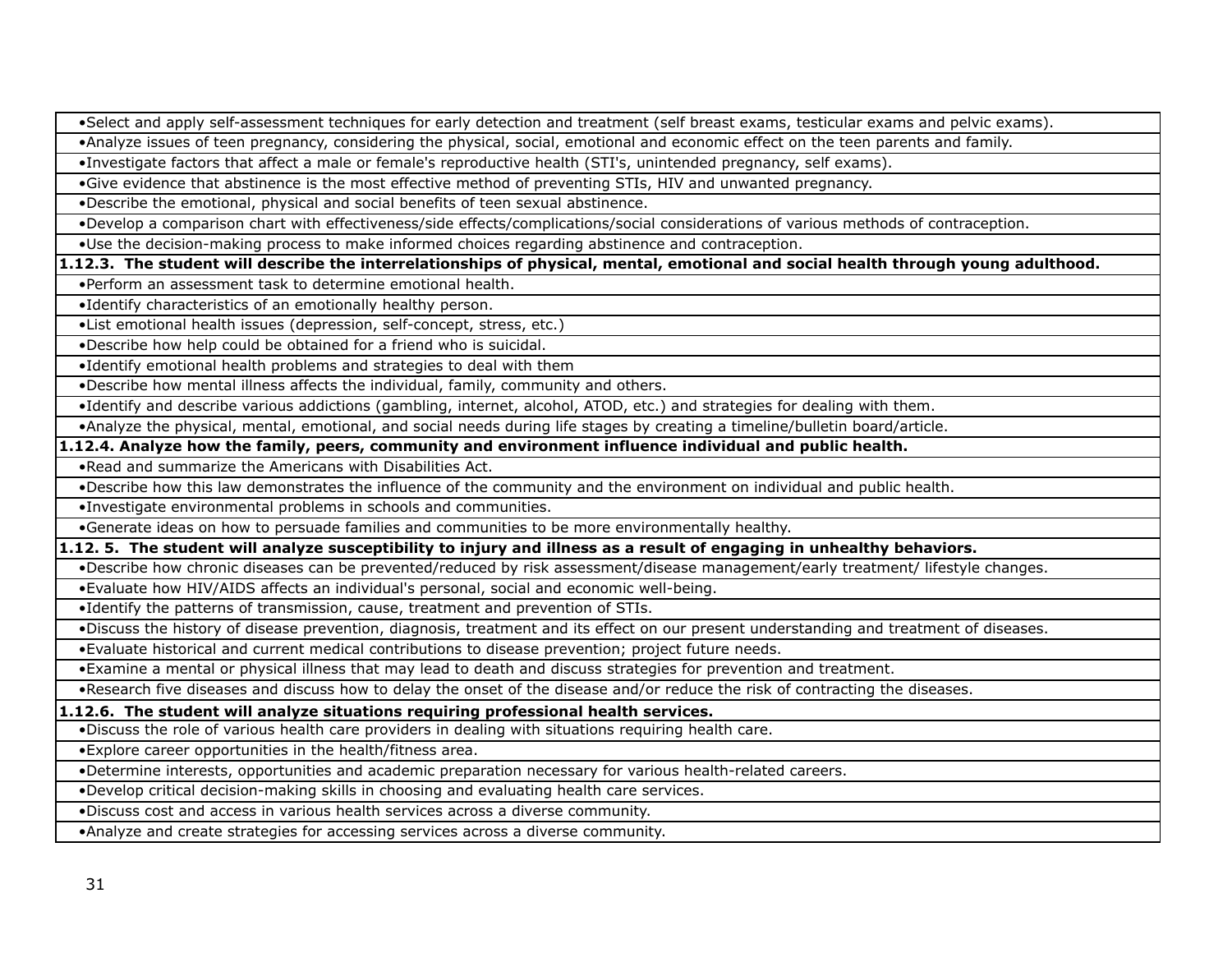•Discuss strategies to solve problems in the health care system; consider access issues/experimental drugs/treatments/medical ethics.

•Role play emergency scenarios: respond with proper treatment and referrals, evaluate various medical conditions/services needed.

•Discuss how a wake, funeral or memorial service can help with the grieving process.

•Brainstorm professional health services available during and after the grieving process.

**1.12.7. The student will analyze the role of public health policies, research and laws in the prevention/control of disease and other problems.**

•Research state and federal laws and penalties regarding controlled and illegal substances.

•Describe new diseases (bird flu, AIDS, etc.) and their impact on the world, the US and our local area.

•Identify pathogens as agents of disease.

•Report on one disease, recent or historic.

•Explore the impact of an epidemic/pandemic on areas locally and globally.

•Evaluate how public health policies and government regulations influence health promotion and disease prevention.

•Discuss current events related to medical research and advances.

•Prepare a personal health plan; include a variety of diseases, and the prevention and control of those diseases.

•Make a time line of the medical advances in the last century.

#### **STANDARD 2: STUDENTS WILL ANALYZE THE INFLUENCE OF FAMILY, PEERS, CULTURE, MEDIA, TECHNOLOGY AND OTHER FACTORS OF HEALTH BEHAVIORS.**

**2.12.1. The student will analyze how the family influences the health of individuals.**

•Discuss ways for individuals to establish and maintain healthy relationships within the family.

•Analyze the impact of cultural trends, religion, government policies and social issues on the family structure and function.

•List positive behaviors that adults in families teach their children.

•Differentiate between a healthy and unhealthy family environment.

**2.12.2. The student will analyze the unique qualities of diverse families and their impact on the community.**

•Describe how family, friends, work and dating relationships differ.

•Set goals for your family's future.

•Describe the impact of cultural and societal practices and beliefs on the formation of families.

•Analyze the strengths of and barriers to various family structures.

**2.12.3. The student will analyze how culture supports and challenges health beliefs, practices and behaviors.**

•Enumerate the ways individuals and groups are affected in their health practices by cultural influences.

•Understand multicultural/socioeconomic differences & how these differences can influence family health issues within a diverse society.

•Analyze how cultural diversity enriches and challenges health behaviors.

•Research diseases most prevalent in various parts of the world.

•Analyze cultural diets to understand connections to disease.

•Compare communication in other cultures to communication in your culture.

•Identify the impact of culture, media, community, family, religion and technology on the selection of health products and services.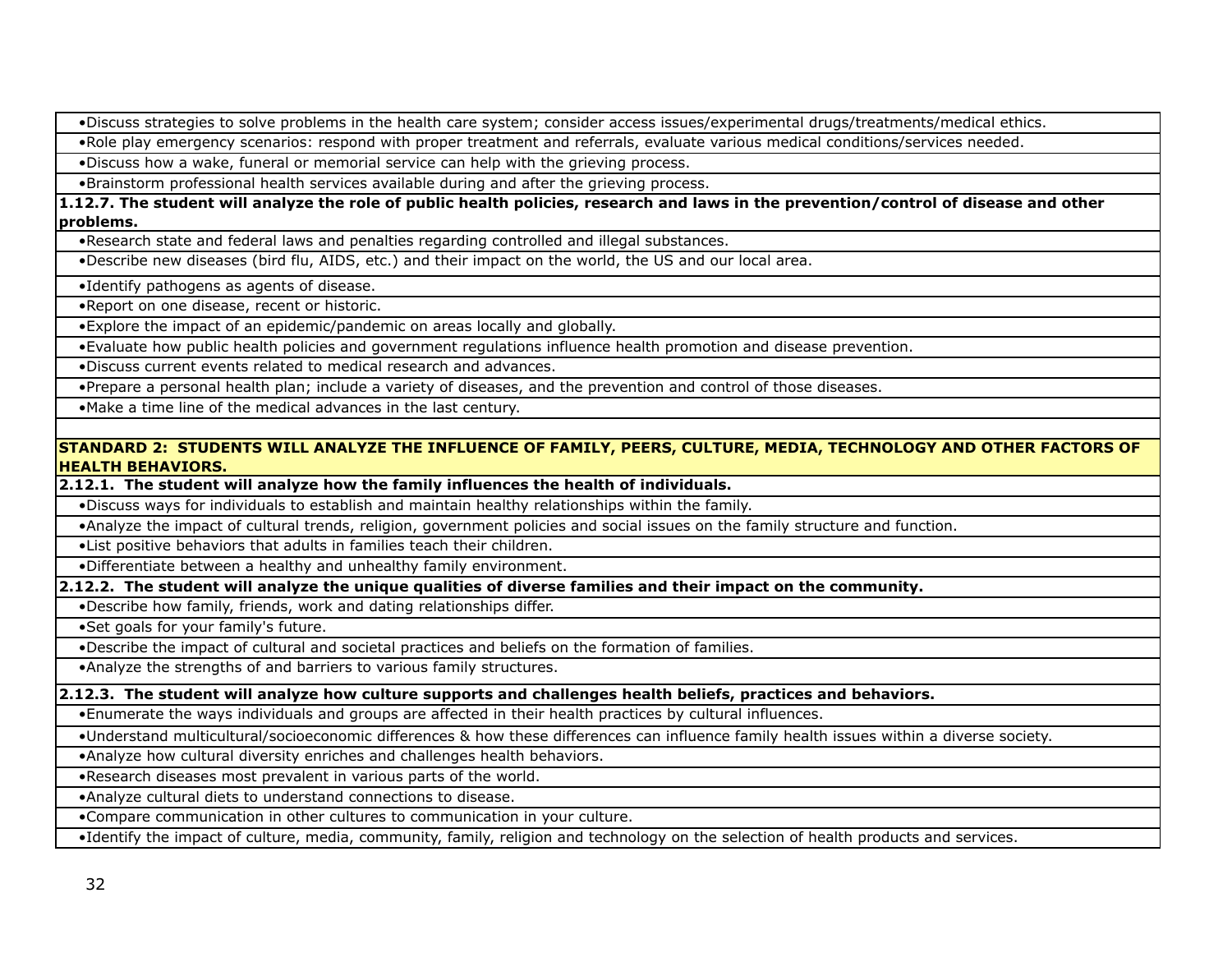**2.12.4. Evaluate the impact of technology and the media on personal, family and community health.**

•Use appropriate technology to formulate logical and creative strategies to predict, prevent and solve health problems.

•Evaluate the relationship between ethical issues, technology and health.

•Analyze information, ideas and arguments regarding current technological advances in health.

•Analyze the impact of the internet of one's personal safety.

•Investigate and share personal health and safety issues that can arise from internet sharing sites (Facebook, MySpace, YouTube, etc.)

•Research the laws regarding internet cyber bullying, stalking, and other internet related crimes.

•Study the effects of technology, media and culture on a health concern (chat rooms, internet, pop-ups, TV, movies, music, etc.).

**2.12.5. The student will analyze how peers influence healthy and unhealthy behaviors.**

•Analyze how peers can influence a young person's health decisions.

•Role play how to resist peer pressure to use ATOD.

**2.12.6. The student will evaluate how the school and community can impact personal health behaviors.**

•Identify ways health information influences diverse communities.

•Discuss the rights of individuals and communities as they relate to making societal health decisions.

•Identify strategies to ensure comprehensive health care.

•Research the role of government agencies in the regulation of food quality (processing plants/stores/restaurants/consumers).

•Gather information presented through community agencies and analyze how it influences health.

•Utilizing a variety of resources, identify school/community health concerns.

•Identify a priority issue cited by the Center for Disease Control or CDC; analyze the impact of the issue on school and community.

**2.12.7. The student will analyze how some risk behaviors influence the likelihood of engaging in unhealthy behaviors.**

•Discuss and analyze the relationship between risky behaviors and personal health.

•Discuss and analyze strategies to avoid risky behaviors.

**2.12.8. The student will analyze the influence of personal values and beliefs on individual health practices and behaviors.**

•Discuss and analyze your personal value system and how it helps you make decisions regarding health.

•Discuss how spiritual beliefs impact positive health decisions and practices.

**STANDARD 3: STUDENTS WILL DEMONSTRATE THE ABILITY TO ACCESS VALID INFORMATION AND PRODUCTS AND SERVICES TO ENHANCE HEALTH.**

**3.12.1. The student will use resources from home, school and community that provide valid health information.**

•Develop first aid skills for treatment of injury and illness (poison, choking, burns, CPR, bleeding, etc.)

•Make informed decisions by analyzing health information from a variety of resources.

•Assess skills for first aid treatment of injury and illness.

•Interview adults about their choice of health services and products and why they selected these products and services.

•Prepare a medicine cabinet checklist listing common health products, remedies and emergency numbers.

•Create an ongoing list of services for each health topic covered in class.

•Gather information, phone numbers, websites, addresses, etc. of resources in the community that can help teens maintain good health.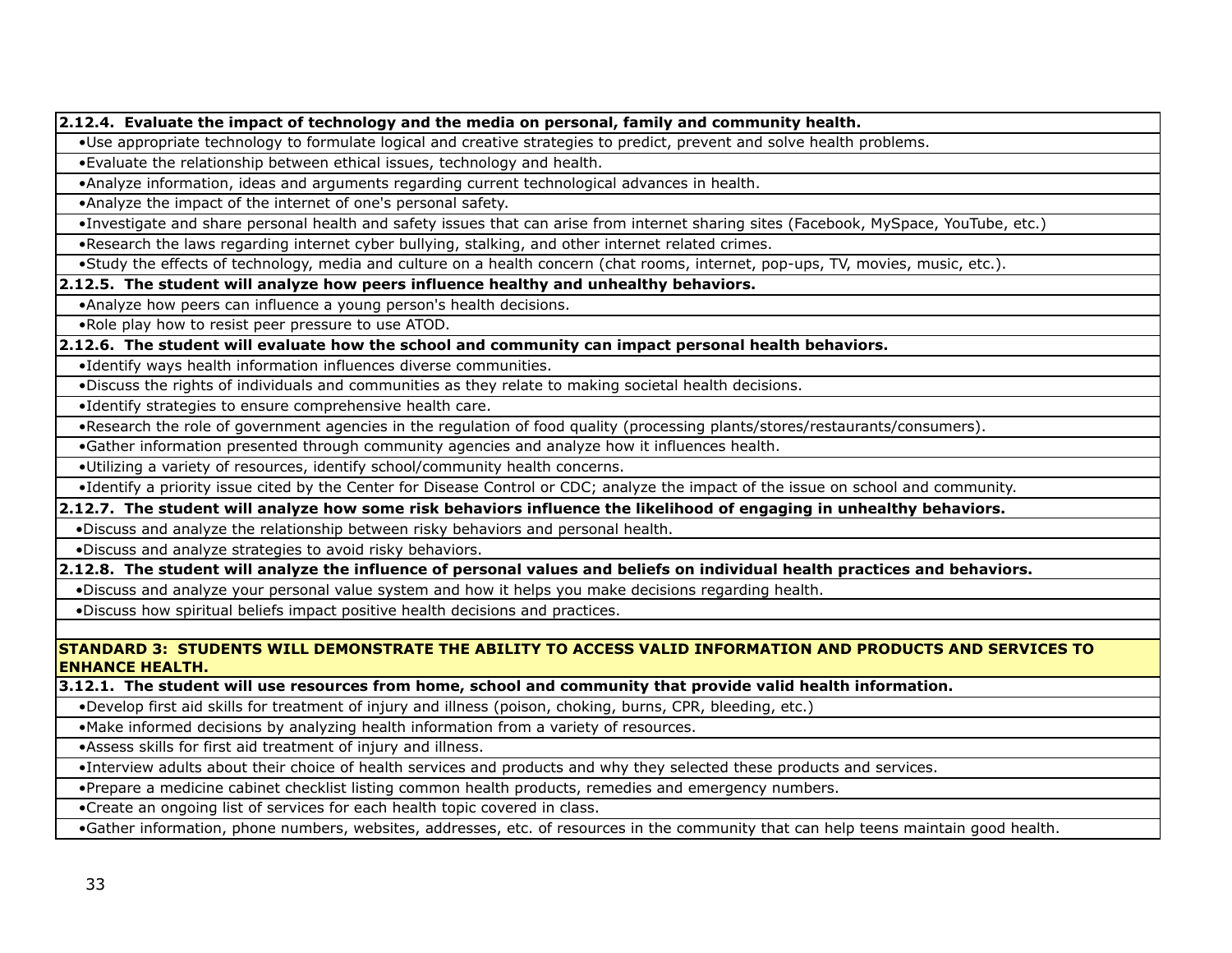**3.12.2. The student will demonstrate and apply basic first aid strategies.**

•Demonstrate correct procedures for CPR, External Defibrillator, Heimlich technique, etc.

**3.12.3. The student will evaluate validity of health information, products and services.**

•Analyze and compare the labels on a variety of similar health care products.

•Describe how purchases are based on need, price, convenience, quality and desire.

•Analyze and compare health information/costs of various products, health services, agencies and businesses within the health industry.

**3.12.4. The student will determine the accessibility of products and services that enhance health.**

•Identify the impact of culture, media, community, family, religion and technology on selection of health products and services.

•Compare and contrast the cost and accessibility of a variety of health care facilities.

• Create a medical or mental health directory including name of clinic, phone, address, hours, crisis centers, etc.

•Research the cost of having a baby.

•Analyze fitness training centers by comparing safety, convenience and price.

•Prepare a consumer report regarding health services or products.

•Compare by brand name, net weight and cost, competing brands of over-the-counter medicines.

#### **3.12.4. The student will locate, evaluate and access valid health information.**

•Research activities conducted by the local or state health departments and the services that each provides to the students' community.

•Create a teen directory of community services.

•Prepare a brochure of festivals and community/cultural events for individuals and community.

•Investigate opportunities in the community to increase fitness.

•Make a pamphlet of resources that provide valid fitness information.

•Create a directory of family resources in the community.

#### **STANDARD 4: STUDENTS WILL DEMONSTRATE THE ABILITY TO USE INTERPERSONAL COMMUNICATION SKILLS TO ENHANCE HEALTH AND AVOID OR REDUCE RISKS.**

#### **4.12.1. The student will utilize skills for communicating effectively with family, peers, and others to enhance health.**

•Contrast the advantages and disadvantages of each communication style.

•Practice respectful communication techniques in class, work and family situations.

•Develop communication skills for future relationships (dating, marriage, parenting, etc.)

•Analyze relationship changes before and after communication techniques are applied (journaling, role-playing, etc.)

#### **4.12.2. The student will utilize attentive and empathetic listening with family, peers and others.**

•Practice attentive listening in class and with a family member.

•Explain how attentive and empathetic listening improves communication with family members or peers.

#### **4.12.3. The student will demonstrate refusal, negotiation and collaboration skills to enhance health and avoid or reduce health risks.**

•Review resistance skills.

•Explain the meaning of empowerment.

•Discuss personal boundaries.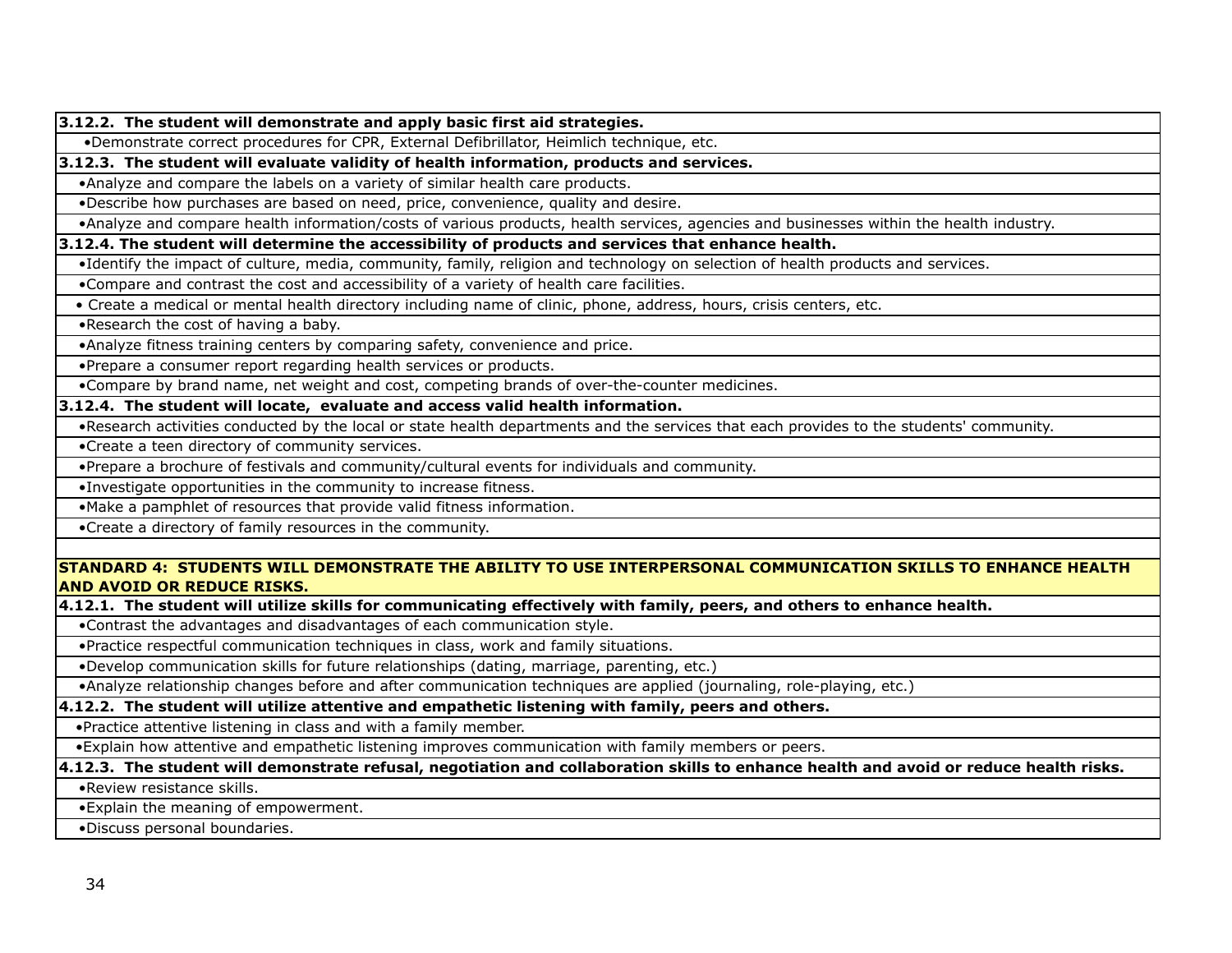•Discuss proactive, reactive and inactive decision-making.

•Brainstorm skills for effectively diffusing a potentially harmful situation.

•Create a role play utilizing these skills.

•Practice saying no in a pressure situation.

•List ways to avoid and reduce threatening situations.

•Practice anger management skills.

**4.12.4. The student will demonstrate how to ask for and offer assistance to enhance the health of self and others.**

•Explore constructive ways of responding to family crises.

•Explain what to do if exposed to substance abuse or domestic violence.

•Demonstrate "I" messages to express needs, wants and feelings in family and peer situations.

•List questions for a physician during a physical examination; have doctor respond to list and make suggestions for being more effective.

•Discuss consequences of a choice and ask: Is it healthful/legal/shows respect/follows adult rules/shows qualities of good character?

**4.12.5. The student will distinguish between safe and risky or harmful behaviors in relationships.**

•Evaluate the factors that influence relationships and the impact that relationships have on self and others (friendship, dating, marriage).

•Identify characteristics of abusive or violent relationships.

•Develop and discuss a list of characteristics that help to develop and foster long-term relationships.

•Evaluate healthy vs. non-healthy friendships, dating relationships, and family relationships.

•Examine violence and date rape in relationships.

•Locate, evaluate and create a log of school and community resources that can help with violence in relationships or date rape .

**4.12.5. The student will demonstrate strategies to prevent, manage or resolve interpersonal conflicts without harming self or others.**

•Describe the difference between aggressive and assertive behavior.

•Identify strategies in locating agencies that deal with issues of abuse and violence.

•Role play assertive expression of needs vs. aggressive expression of needs.

•Distinguish between constructive and destructive ways to deal with problems and emotions.

•Role play family conflict resolved by effective communication skills.

•Discuss positive ways to resolve anger that show respect for self and others.

•Create a check-list for tracking strategies used in resolving conflict in a two week period; compare strategies for effectiveness.

•Set a personal goal to improve ineffective conflict resolution skills.

•Brainstorm possible causes of conflicts in families and determine a workable resolution to each.

•Generate a list of non-violent strategies; compose a pledge to use non-violent means to resolve a conflict.

#### **STANDARD 5: STUDENTS WILL DEMONSTRATE THE ABILITY TO USE DECISION MAKING SKILLS TO ENHANCE HEALTH.**

**5.12.1. The student will examine barriers that can hinder healthy decision-making.**

•Examine media influences on healthy choices.

•Describe peer pressure as it relates to healthy decision-making.

•Analyze cultural influences in making healthy decisions.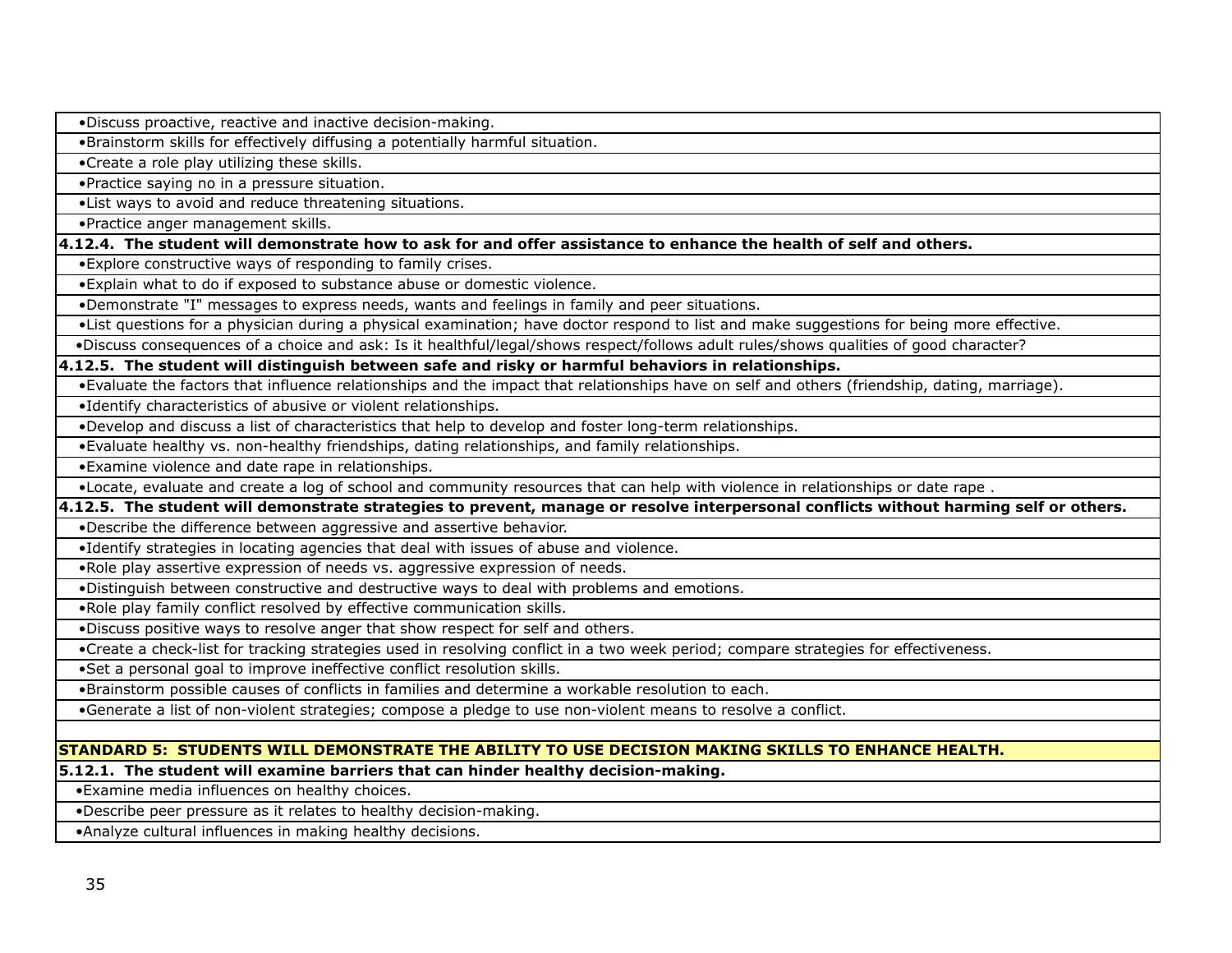**5.12.2. The student will determine the value of applying a thoughtful decision making process in health-related situations.** 

•Explain why abstinence is the only effective way to prevent STIs, HIV, and unplanned pregnancy.

•Debate why people choose positive and negative sexual behaviors.

•Critique various sexual behaviors by evaluating their risks for STIs and unintended pregnancy.

•Describe positive and negative consequences of intimate behavior.

•Give examples of positives and negatives of physical and emotionally intimate behaviors (categories: risky, safer, safest).

•Analyze the safest behaviors when considering options to an unplanned pregnancy: adoption, parenting, abortion.

•Locate all available resources for assistance when faced with an unplanned pregnancy.

•Practice and assess verbal and nonverbal skills involving high risk health behaviors.

•Obtain an immunization record card from a physician or health department and show it to the class.

•Prepare a consumer report comparing different health products used by teens (cost, effectiveness, quality, best buys, etc.);

•Predict how parenthood may affect personal health goals.

•Develop a resource booklet for young adults that addresses personal health issues.

•Research and critique alternative medicines and practices; identify risks and/or benefits.

#### **5.12.3. The student will predict the short and long term impact of alternatives to health-related issues or problems.**

•Debate HIV testing issues.

•Compare the effects of various sunscreen products.

•Design comic books for younger students that emphasize the short term and long term effects of alcohol on the body and mind.

#### **5.12.4. The student will defend healthy choices when making decisions.**

•Practice the defense of a healthy choice in a role play.

•Analyze the outcomes of a healthy choice.

#### **5.12.5. The student will evaluate the effectiveness of health-related decisions.**

•Role play health needs and risks of teens when making decisions.

#### **5.12.6. The student will justify when individual or collaborative decision-making is appropriate.**

•Utilize a personal health assessment to determine strategies for health enhancement and risk reduction.

•Analyze personal positive and negative health behaviors.

•Identify characteristics of successful teams.

•Clarify strategies for utilizing resources to assist in health-related issues.

•Discuss the role of individual responsibility for enhancing health.

•Demonstrate the ability to apply a decision-making model to health issues and problems.

#### **STANDARD 6: STUDENTS WILL DEMONSTRATE THE ABILITY TO USE GOAL-SETTING SKILLS TO ENHANCE HEALTH.**

**6.12.1. The student will develop a plan to attain a personal health goal that addresses strengths, needs and risks.**

•Select a personal health assessment and determine strategies and outcomes for health enhancement and risk reduction.

•Design a plan for attaining a personal health goal.

•Analyze personal care-giving skills currently used.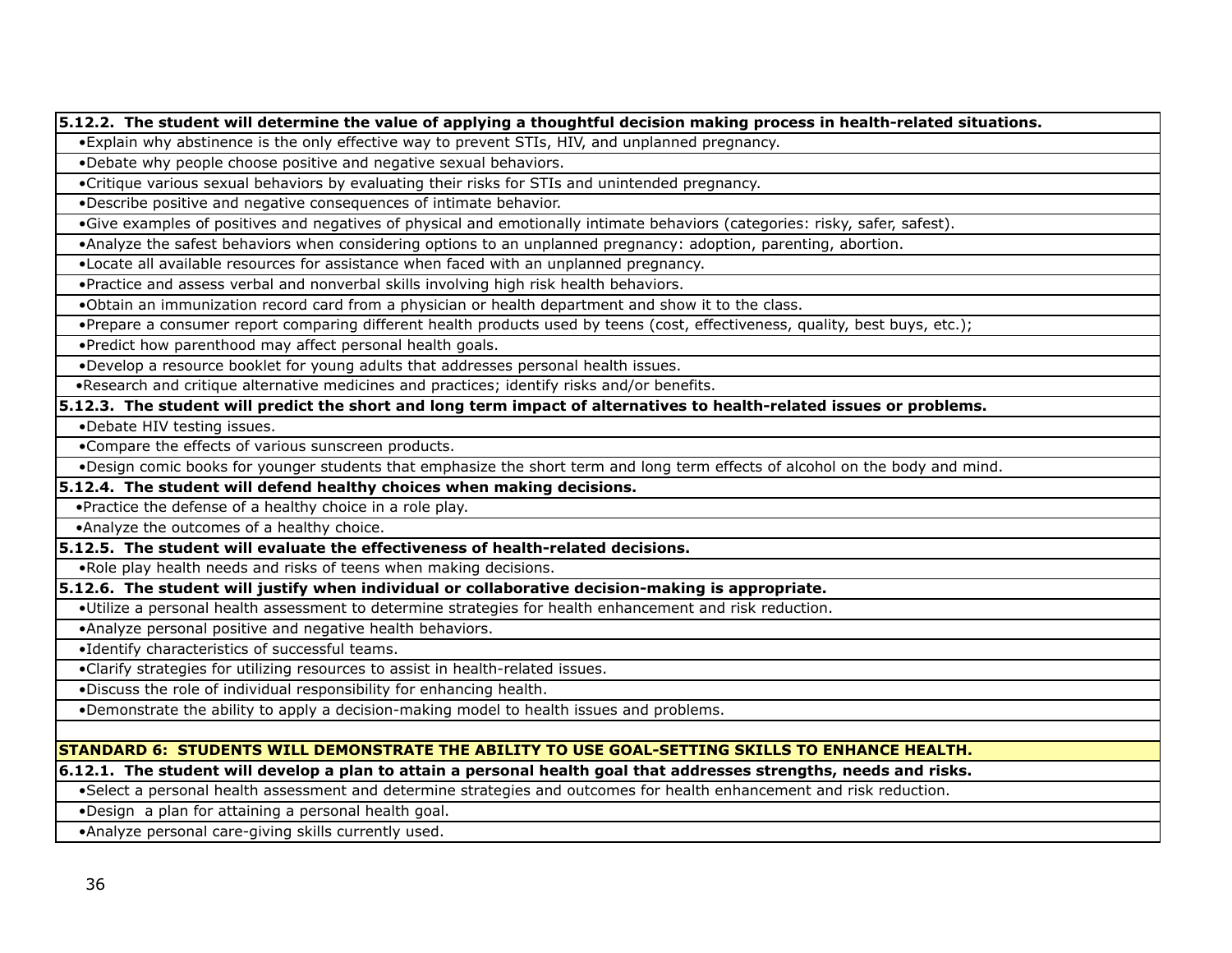•Predict future personal care-giving skills as an adult.

•Develop personal goals that reflect care-giving skills as a student, adult and parent.

•Set goals and develop a focused plan to accomplish personal relationship goals as a student, adult and parent.

**6.12.2. The student will formulate an effective long term personal health plan.**

•Interview a parent, grandparent or other senior citizen and identify personal goals that contributed to their current health status.

•Discuss the changes/decisions a person could have made in the past to alter their current health status.

•Design an effective plan for lifelong health.

•Design personal wellness plan for optimal lifelong health, considering family history, and skills and knowledge acquired in health classes.

#### **6.12.3. The student will assess personal health practices and overall health status.**

•Identify personal health goals.

•Prioritize health needs relative to health goals.

•Analyze how behavior can impact health maintenance and disease prevention.

**6.12.4. The student will implement self-management strategies and monitor progress in achieving a personal health goal.**

•Implement a plan for attaining a personal health goal.

•Reflect on and evaluate the success of a personal health plan.

#### **STANDARD 7 STUDENTS WILL DEMONSTRATE THE ABILITY TO PRACTICE HEALTH-ENHANCING BEHAVIORS AND AVOID OR REDUCE HEALTH RISKS.**

**7.12.1. The student will analyze the role of individual responsibility in enhancing health.**

•Assess the positive and negative consequences of partner discloser strategies involving sexually transmitted infections.

•Identify a community need and develop a service learning project.

•Obtain certification in CPR, First Aid or Lifesaving training and share the experiences with the class.

**7.12.2. The student will analyze how environment affects personal, family, community and world health.**

•Investigate environmental problems in school and the community.

•Analyze how fragrances can affect a person's health.

•Design a plan to create fragrance-free environment in schools and work environments.

•Generate ideas on how to persuade families and peers to be more environmentally healthy.

•Analyze how the environment affects the spread of disease world-wide.

**7.12.3. The student will demonstrate a variety of healthy practices and behaviors that maintain or improve the health of self and others.**

•Create first aid kits and first responder posters for distribution to community sites.

•Read news stories about recently occurring emergency situations; discuss the responses to the situations.

•Create a media advertisement advocating for a healthy behavior.

•Create strategies for teens in communicating with health care providers.

**7.12.4. The student will demonstrate a variety of behaviors that avoid or reduce health risks to self and others.**

•Brainstorm ways to avoid or reduce threatening situations.

•Develop injury prevention and management strategies for personal, family and community health.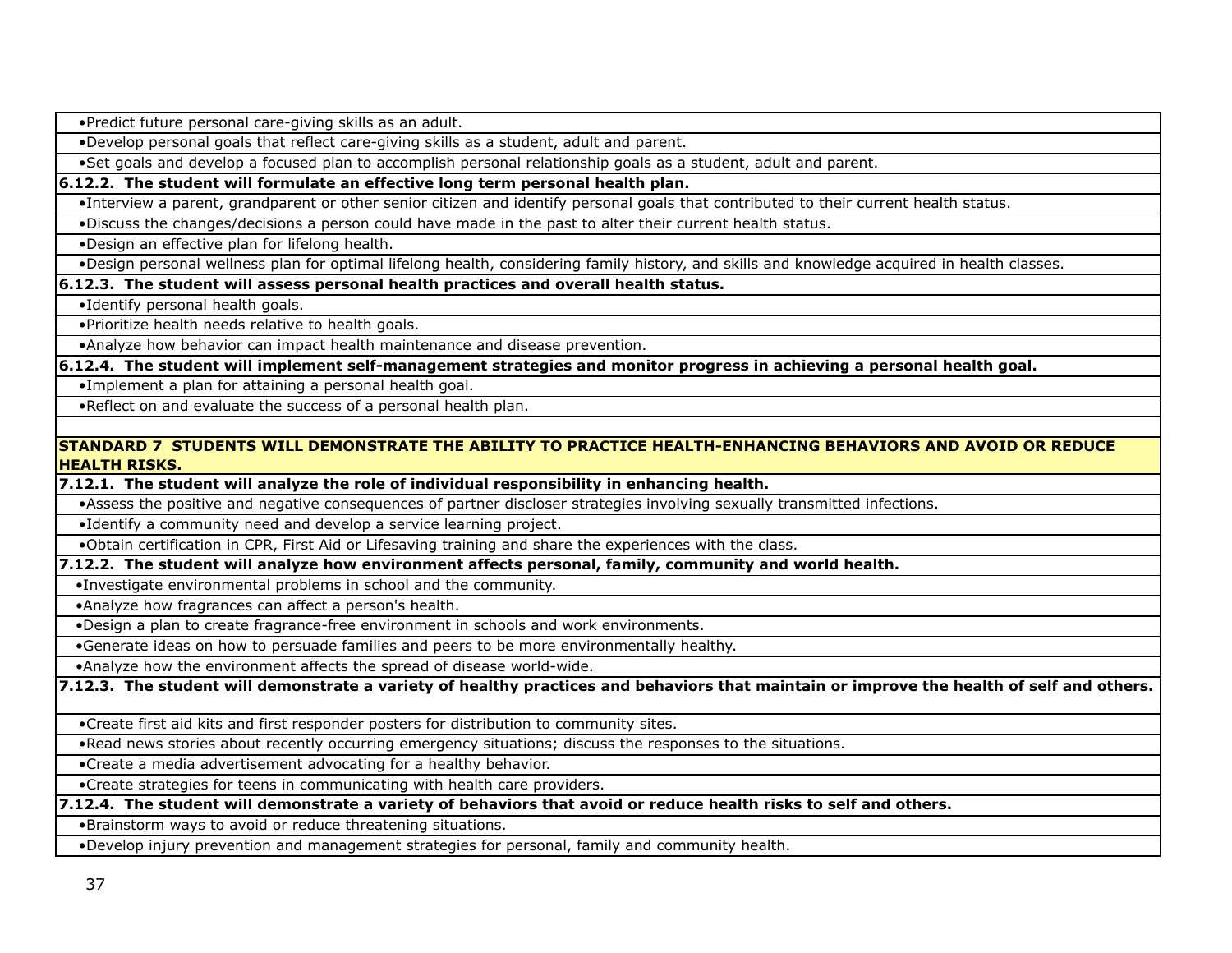•Analyze and predict short and long term consequences of safe, risky or harmful behaviors.

•Describe how to take responsibility for personal actions.

•Organize a symposium for teens in how to prevent becoming a victim.

•Invite a speaker to talk about physical, emotional and sexual abuse teens sometimes face.

•Brainstorm do's and don't of dating safety.

•Write a health story about a teen trying to change a high risk behavior.

**7.12.5. The student will apply stress reduction strategies to manage stress.**

•Demonstrate techniques to manage stress and evaluate their effectiveness.

•Teach a stress reduction technique to a peer.

#### **STANDARD 8 STUDENTS WILL DEMONSTRATE THE ABILITY TO ADVOCATE FOR PERSONAL, FAMILY AND COMMUNITY HEALTH.**

**8.12.1. The student will implement advocacy skills to promote healthy norms and behaviors.**

•Analyze strategies for communicating effectively.

•List examples of good communication.

•Brainstorm ways to approach a close friend who has an addiction problem.

**8.12.2. The student will create strategies to influence and support others in making positive health choices.**

•Demonstrate skills for communicating effectively with peers, family and others.

•Research and evaluate community resources that address individual and family health issues.

•Utilize strategies to overcome barriers to healthy living.

•Compare and contrast strategies for reducing and solving interpersonal and intergroup conflicts.

•Evaluate the benefits of effective communication.

•Write an article for a teen magazine discussing what every teenager should know about coping with sexual pressures.

•Start a SADD chapter.

•Become a peer mediator.

•Organize a "Say No to Tobacco Day" at school.

**8.12.3. The student will work cooperatively to advocate for healthy individuals, families and schools.**

•Organize a health fair at school, a local daycare or senior citizen center.

•Create a bulletin board in the school or community that describes how people protect themselves from HIV.

•Start a day of caring in the community in which everyone works to "spring clean" the community.

#### **8.12.4. The student will adapt health messages and communication techniques to a specific target audience.**

•Develop age-appropriate materials for a particular grade level, including brochures, bookmarks, videos, fact sheets, etc.

•Prepare and present a tobacco prevention lesson for 6th graders.

•Adapt fitness information for adults and teens to meet the needs of an elementary student or senior citizen.

•Adapt famous inspirational words by others to today's teen vocabulary and level of need.

•Prepare and present a lesson plan emphasizing communication skills for grades 4-6.

•Adapt a health information brochure for a teen audience.